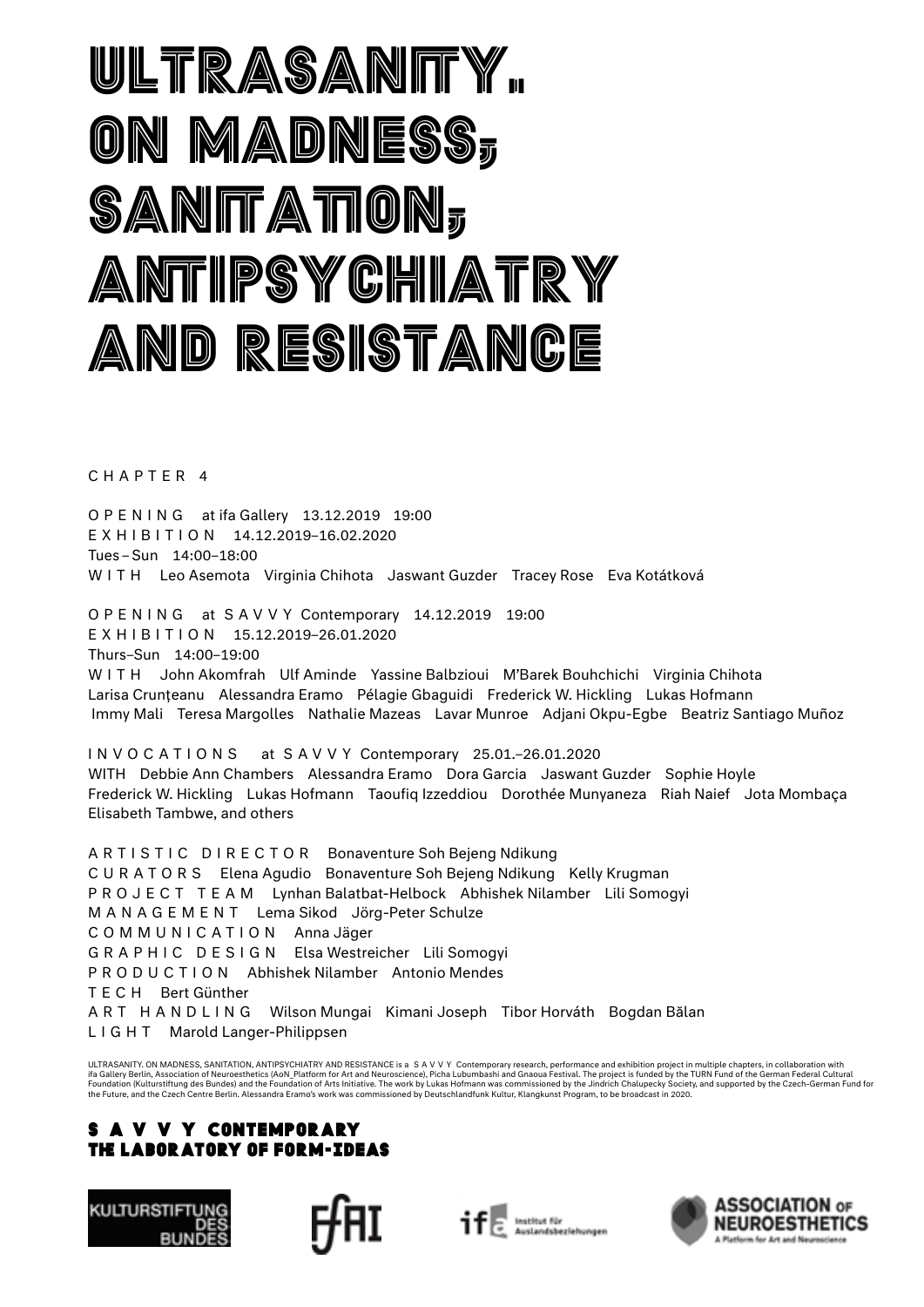NAVIGATING ULTRASANITY FLOORPLAN: SAVVY CONTEMPORAR WORK DESCRIPTIONS AND ARTISTS ULTRASANITY BY BONAVENTURE SO CURATORIAL NOTE BY ELENA AGUD FLOORPLAN: IFA GALLERY



| RΥ                | 6  |
|-------------------|----|
| S' BIOS           | 8  |
| OH BEJENG NDIKUNG | 18 |
| ) I O             | 24 |
|                   | 28 |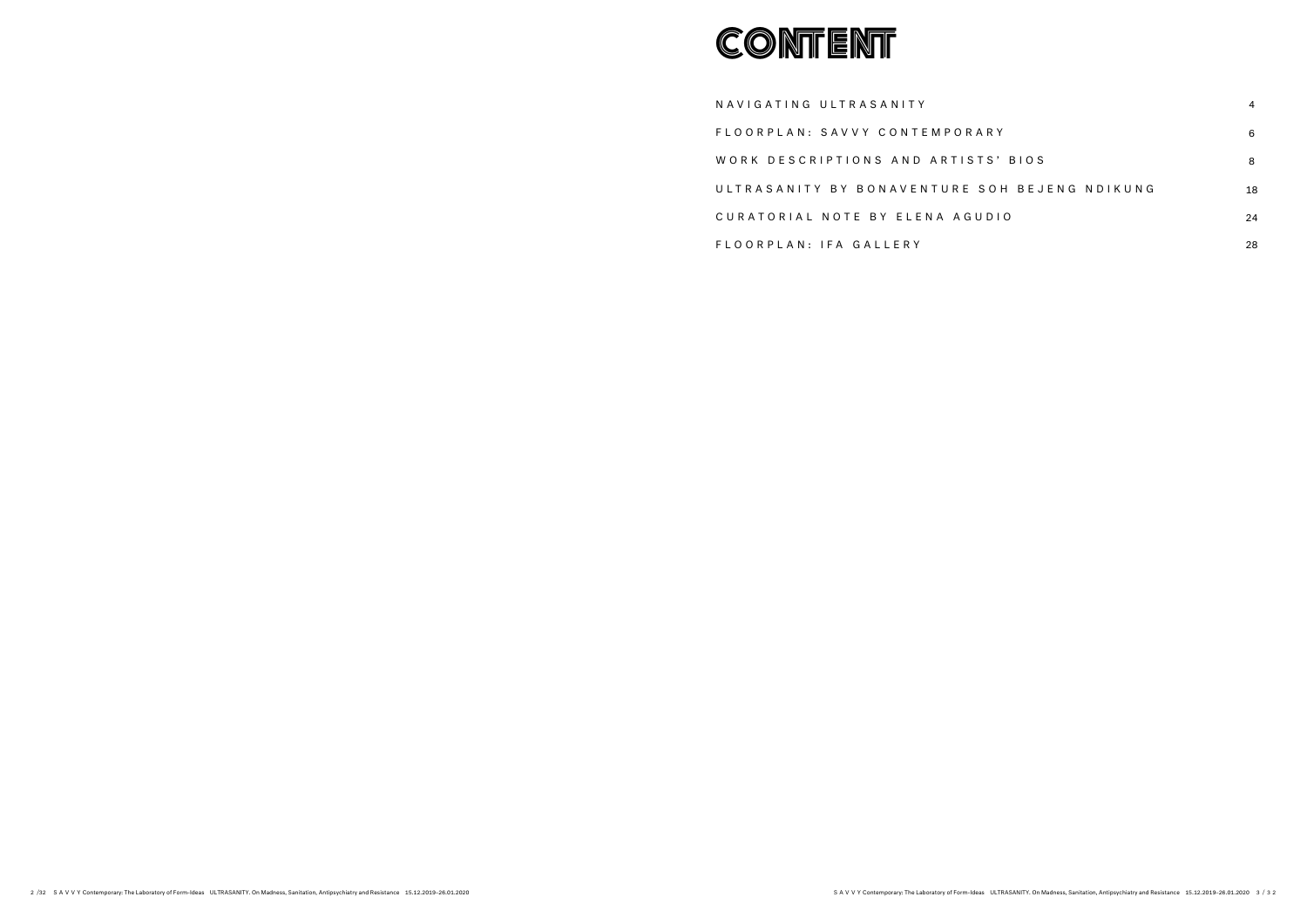zoos, and mental and physical challenges as a means of entertainment. Through the work of T E R E S A MARGOLLES , we encounter the shadow, the dark space of the gloom, here evoking the problem of systemic gender violence against women, in Bolivia and around the world. For the artist, the dark shade represents also a membrane of protection and intimacy. ALESSANDRA ERAMO' s sonic work on the freedom that resists in the female voice traces the wild, bestial, untrained, and vulnerable voice of inner agitation and ritual healing by means of the tarantula spider's tale and its inscribed, mythic memory in her region of Southern Italy. L A R I S A CRUNȚEANU combines reality and fiction to address the emotions of women that have been historically disregarded or treated as somatic illnesses in light of social etiquette, public space, motherhood, labour, and justice. VIRGINIA CHIHOTA' s hyper-lucid trust in her own intuition presents us with the capacity of femininity's emotional impulse. BEATRIZ SANTIAGO MUÑOZ delves into Puerto Rican writer and activist Elizam Escobar's antidiaries written during his time spent serving 19 years in US prisons for the crime of seditious conspiracy: evidencing his extreme and sometimes painful attention to mental and sensorial processes. Y A S S I N E B A L B Z I O U I opens a door to eccentricity as an entry into a richer world, investigating madness as an absolute freedom of creation. F R E D E R I C K HICKLING shows an archive of photographic materials and documents from his activity and experimentations in deinstitutionalisation in the 70's in Jamaica: the MADnificent Irations, stemming from psychohistoriographic cultural therapy, a new era in world psychiatry. LEO ASEMOTA spins a sonic playlist on madness circulating poetry, literature, and musical excerpts in the vein of the ultrasane. PÉLAGIE GBAGUIDI probes the insanity of the societal, reflecting on her participation in ULTRASANITY' s chapters in Venice and in Lubumbashi, where she made visible seismograms of geographic pain on San Servolo's island, an island fueled with its history as a psychiatric hospital, and in DCR she worked with female workers of coal mines in Kipush to create anti-pollution masks for their protection. LUKAS HOFMANN investigates the idea of the skin as a permeable border, aiming to open and close wounds inflicted by the contemporary condition, causing both restlessness and relief.

At ifa Gallery, EVA KOTÁTKOVÁ peers into the clothing of children to make visible their worn places, asking us to consider the language of memory left in their holes and tears. JASWANT GUZDER , a therapist who uses drawing as a filter between her patients and herself, subverts the canonical trope of the "outsider" artist, her visual works being an extension of her therapeutic adventures in collective decolonization. VIRGINIA CHIHOTA lays bare tensions of personal experiences, plummeting us into depths to

explore anxiety, turmoil, and the remedies within. L E O ASEMOTA shares the same playlist he presents at S A V V Y Contemporary, along with diverse findings that contemplate microcosms of madness. T R A C E Y ROSE drifts together with various unclassifiable and marginal characters in a carnivalesque subversion prioritizing the freakish, the strange, and the alien.

ULTRASANITY , a project in four chapters, situates itself within the long term research project at SAVVY Contemporary with the title T H E INVENTION OF SCIENCE that investigates science's entanglements with the colonial enterprise and the capitalist project. ULTRASANITY challenges conventional methods and perspectives on mental health and questions medical (mis)conceptions of psychopathologies by reconsidering them in the context of coloniality, racialisation, objectification, and patriarchal oppression. Deeply entangled with our previous reflections on land struggles and toxicity, with this project we engage again with traumas and fears of displacement and contamination, this time offering an opportunity to ponder the notion of madness beyond a Western understanding, but also understanding that space of madness as a possibility of resistance, of resilience, and of deliverance.

We begin, at SAVVY Contemporary, with IMMY MALI and the imaginative powers and pains of child-hood – a sonic tunnel leads us into the exhibition by way of polyglot stories, nursery rhymes, religious and play songs from her youth, touched by trauma's entanglements with the postcolonial landscape of Uganda: a cave where distant voices coming from inner spaces may disorient us or take us by the hand. An intervention by the production team of ULTRASANITY follows closely, asking you to leave excess possessions of material and spirit behind on a built structure made of leftover constructions from the exhibition: from coats and umbrellas to frustrations and failures, you are welcome to abandon here any heaviness of spirit and of the physical. ADJANI OKPU-EGBE explores the cathartic space of painting as a form of healing while making the plea for revisiting tombstones of history, activism, and repositioning labels of (in)sanity. M'BAREK BOUHCHICHI's installationaccumulation of several thousand small heads manually produced out of the same mold have faces bearing no specific markers, inspired by the words of a potter he met in Tunisia who said "we are all made of earth", crafting a horizon as palpable as it is out of reach. ULF AMINDE presents his collaboration with the artist group Wilderers from the Foundation Diakonie Himmelsthür in Hildesheim, pondering creativity and cooperation questioning how group dynamics and identity arise. JOHN AKOMFRAH tells of jazz legend Buddy Bolden's struggles with schizophrenia, hospitalization, and the violence of racist state powers' capacity to make disappeared those in precarious positions. NATHALIE MAZEAS presents the architectural spaces and homes of the homeless in Paris, confronting us with the capacity of resilience in crisis. LAVAR MUNROE problematizes the notion of the spectacle with his painted portrait exploring family, non-white diseased bodies, human

Over the course of one year, we collaborated with visual and performance artists, musicians, patients, healers, clinicians, cognitive scientists, scholars and practitioners to unfold this project jointly with ifa Gallery Berlin, the Association of Neuroesthetics (AoN), the Gnaoua Festival (Morocco) and Picha Art Lubumbashi (DRC).Together, we interrogated the grammars of violence inscribed in universal therapeutic models and the pharmacologisation of care still practised today. Beyond a romanticisation of madness, the project seeks to address the heuristic and generative potential of certain forms of delirium. Beyond that we are interested in the fundamental significance of community engagement and of spiritual, systemic, intra-generational histories in formulating healing strategies.

With this exhibition, performative and discursive programme between ifa Gallery and SAVVY Contemporary, we navigate the potentialities of ULTRASANITY , moving beyond the dichotomy of insanity as the opposite of sanity, to inhabit the liminal space that lies beyond the norm, stripped of the process of normalisation and control.

> ...for it is not man but the world which has become abnormal…

### Antonin Artaud

Madness is not a safe space, not a place to walk in for an elusive diversion. Madness burns. It burns in a spectrum – from without and within –, sometimes combusting everything in it and around it, crumbling the possibility of certainty and comprehension. But amidst smoke and flames, fire also produces light, and in darkness, it gives us the possibility of seeing through the thickness of the gloom.

As Antonin Artaud wrote in *Van Gogh: The Man* 

*Suicided by Society*, those having superior lucidities and luminosity, those with the gift of special faculties and spirits, have been too often declared insane for breaking out of societal norms.

To compose a partitura of statements and a chorus of different voices, we deliberate on different trajectories, such as: the construction of insanity and madness, as well as rethink madness in the context of norms and normalisation; the entanglements between madness, colonialism and coloniality, and the relation between sanity, sanitation and the politics of segregation; madness as a tool of resistance, of escape, and refusal (i.e. rebellion, hysteria, tarantism and other disruptive behaviours catalogued with medical formulations and treated as illnesses); and the power of intra-generational histories and community in formulating healing strategies.

### NAVIGATING ULTRASANITY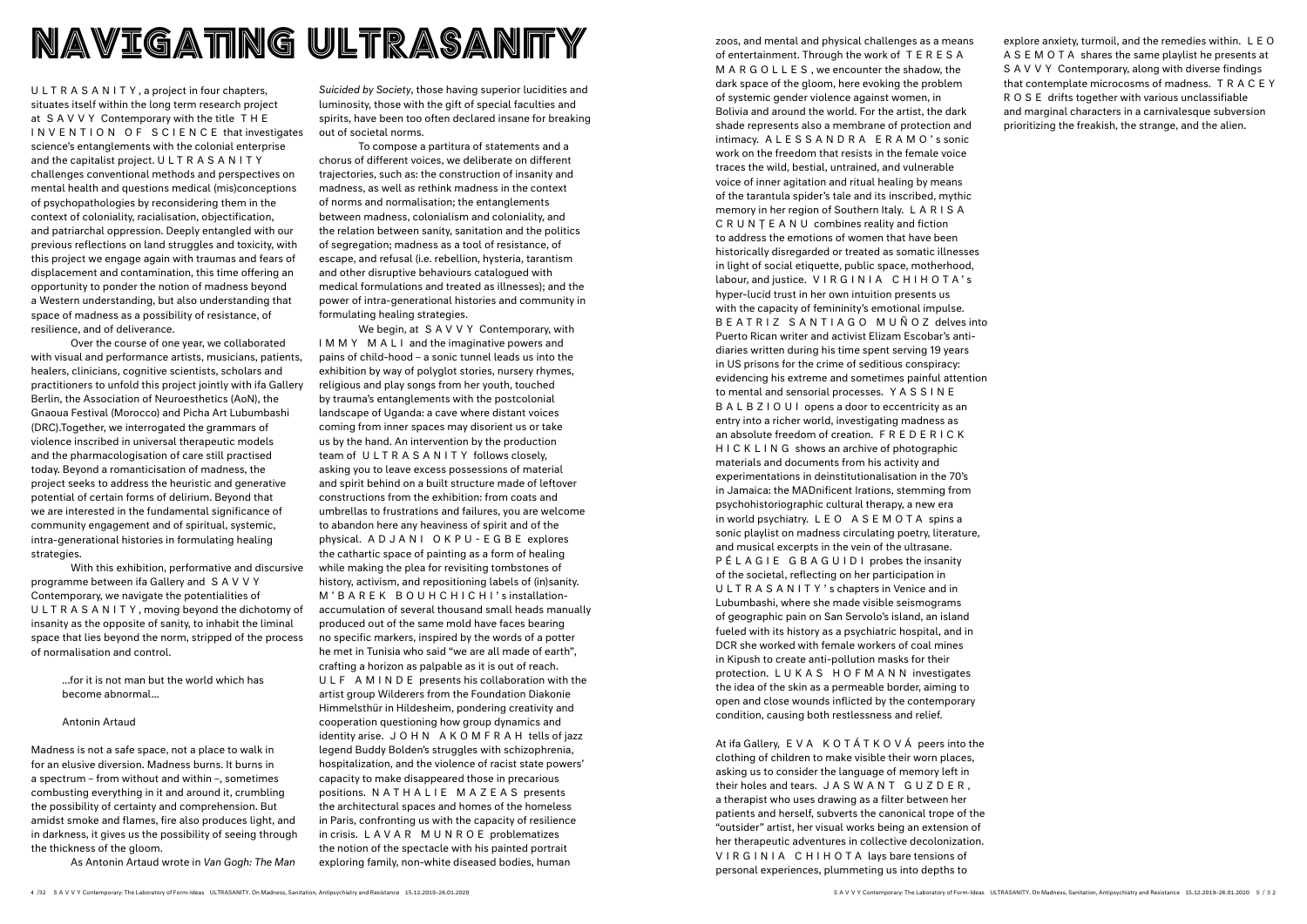### FLOORPLAN AT S A V V Y CONTEMPORARY

01 *Sounds of Memory* sound, 2 channels, 51:32 min 2018 IMMY MALI

02 *Please Leave Your Possessions Here* Intervention by SAVVY Contemporary's production team Design by WILLY MUNGAI

09 *SUBLIMIS* series of photographs, printed on photo paper 2019 NATHALIE MAZEAS

03 *The Coronation Of Steve Biko* mixed media on waterford paper 2018 ADJANI OKPU-EGBE

04 *Fabricated Anthropology* mixed media on wooden door panels (quadriptych) 2019 A D J A N I OKPU-EGBE

05A *Glands* installation, polyester resin 2018 05B *Into* installation, glass 2019 05C *S. C. L.* video, sound, 22:25 minutes 2019 *Into* installation, glass 2019 LUKAS HOFMANN

06 *Terre* terracotta sculptures 2019 M ' B A R E K BOUHCHICHI

07 *Bildet Banden* HD video projection, colour, sound, 7:23 min 2011 ULF AMINDE

08 *Precarity* three channel HD colour video installation, 7.1 sound, 46:3 mins 2017 JOHN AKOMFRAH

10 *Institution of Captivity* acrylic, latex house paint, spray paint, fabric paint, pencil, string and staples on cut unprimed canvas 2015 LAVAR MUNROE



11 *Frazada (La Sombra), Blanket (The Shade)* fabric used to wrap the body of a murdered woman, mounted on a metallic structure, similar to those used by street markets, La Paz, Bolivia 2016 T E R E S A MARGOLLES

12 *Tanz Sediment* sound/video installation, stereo, HD, 6:38 mins, drawings (graphite on paper, variable dimensions) 2019 ALESSANDRA ERAMO

13 *A Room Full of Hysterical Women* cement silkscreening, handmade textile costume, metal frames 2019 LARISA CRUNȚEANU

14 *Kumira Mutariro (Waiting in Faith)* silkscreen on cotton paper 2017 VIRGINIA CHIHOTA

15 *Prisoner's Cinema* HD video, color, sound, 31:10 mins 2014 B E A T R I Z S A N T I A G O MUÑOZ

16 *Camisole* mural 2019 Y A S S I N E BALBZIOUI

17 *Findings Through Principles of Phrenology, Literature, Sound and Advertising* sound 2019 L E O ASEMOTA

18 *Udi Kinje* video, color, sound, 12:32mins 2019 *The Sysmograph Genesis Act 4* series of drawings created on the island of San Servolo in Venice during our Ultrasanity symposium on May 10th 2019 PÉLAGIE GBAGUIDI

19 *Archive of MADnificent Irations* SAVVY .doc FREDERICK W. HICKLING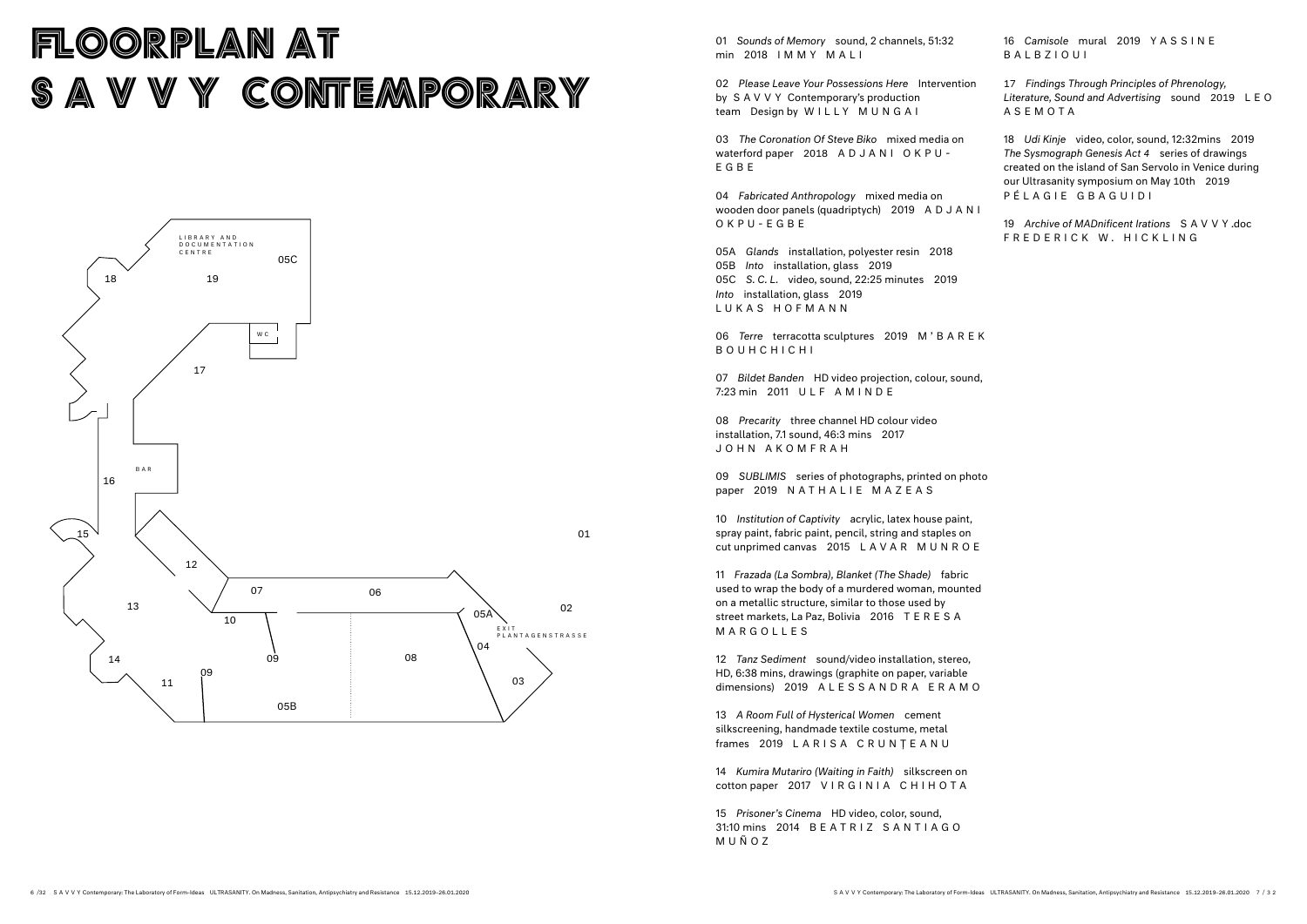

### 01 *Sounds of Memory* sound, 2 channels, 51:32 min 2018 IMMY MALI

A sonic tunnel leads us into the exhibition space by way of polyglot collections of stories, play songs, nursery rhymes, and church songs that together attempt to describe trauma's entanglements with the socialpolitical landscape of Mali's childhood growing up in postcolonial Uganda. The songs remembered through the process of writing letters to her childhood are at times accurate and on other occasions improvisations from familiar tunes that come in four different languages: Luganda, Lusoga, Lugbara and English. Springing from childhood memories, the work slowly grows into more collective, complex bridges between intertribal migrations and thus multilingual experiences, linked to British imperial history as well as fictions that occur in telling echoes of the past.

IMMY MALI from Arua in Uganda, was born and raised in the Eastern and central regions of the country. She attended the Margaret Trowell School of Industrial and Fine Arts, Makerere University in Kampala where she obtained a Bachelor's degree in Industrial and Fine Arts in 2013. Using a variety of media including text, video, sound, sculpture, drawing and animation, her work attempts to unpack the complexities and entanglements of memory and existence in a neo/ postcolonial Uganda. Notions of presence and absence, personal memories of childhood growing up in Uganda juxtaposed with current personal and collective experiences of living beyond "home" also influence her work.

S A V V Y Contemporary's production team, dealing with materials and labors of art production and exhibiting, believes in the spirit of up-cycling, recycling and DIYing. This is a resistance to the prominent art exhibition practices of "exhibiting and trashing." We believe that such tendencies, both in the world of art and otherwise, are symptomatic of an unreflected existence, where possessions possess the possessor.

These tendencies at a global scale are catastrophic to a delicately balanced environment, to vulnerable cultures, and to the spiritual health and existence of humanity. With our construction made out of the excess from previous exhibitions, we would like to collectively reflect on what we possess and how we can share what we have. Please leave your coats, umbrellas, frustrations, failures and other excess possessions on this structure. Leave any heaviness of spirit behind. These tendencies at a global scale are catastrophic to a<br>delicately balanced environment, to vulnerable cultures,<br>and to the spiritual health and existence of humanity<br>on the Transatlantic Slave Trade and free labour do

Mali has participated in exhibitions, residencies and workshops in various countries including Kenya, India, Ethiopia, Denmark, Germany, USA, South Africa, Mozambique, Angola, and Uganda. Her work has been published in art magazines including the *Africa Arts Journal 2019*. She has recently concluded a two-year residency program at the Rijksakademie van Beeldende Kunsten in Amsterdam, Netherlands.

02 *Please Leave Your Possessions Here* Intervention by SAVVY Contemporary's production team Design by WILLY MUNGAI One is urged to possess to feel secure nowadays. Modern existence can demand an incessant hoarding of objects both material and immaterial, with one's status often measured by the excess displayed rather than the contentedness one fosters.

### 03 *The Coronation Of Steve Biko* mixed media on waterford paper 2018

### ADJANI OKPU-EGBE

The anti-apartheid activist Steve Biko paid with the price of his life on the revolutionary frontline, in a country where racist-inspired-societal constructs were the order of the day. Survival of the average black person was dependent on the rejection of dignity and conventional sanity. The forced requisite was conformity to a norm of violation and of cruelty. Carrier of the name "Bantu", the name for a tribe found in various places in Africa and "people" in Zulu – Biko was "coronated" by his family, loved, cherished, trained and empowered to stand for himself and for others as a freedom fighter, venturing into the dangerous world of revolutionaries. With the "Black Consciousness Movement" (BCM) he prepared people mentally for what would become protracted bloody battles. Fearless and articulate, his unique written and narrated stories live until today, 42 years after his assasination.

Adjani Okpu-Egbe pays tribute to his continuation and adds his voice to this depiction of Steve Biko. The two female figures in the painting remind of the role women play in the empowering democratisation process across the African continent, shining lights on the cases of "The Takumbengs" Ambazonians in Southern Cameroons. Where imposed values are claimed to be righteous, Okpue-Egbe potently reminds us of rebellion's role in the ultrasane, as a zone of resistance, of compassionate and critical perspectives, beyond the constructs of imposed and flawed norms.

04 *Fabricated Anthropology* mixed media on wooden door panels (quadriptych) 2019

ADJANI OKPU-EGBE In this work, the unsustainable character of neoliberal and patriotic lies makes the plea for revisiting tombstones of history. Divide, Dehumanise, Conquer, Carted, Fabricate and Exploit (DIDECORCAFEX CAFEX), a system coined by the artist, confronts us with the lineage of slavery that he traces to present day America, where before forced into ships bound for the Americas, captured Africans were set against each other, exploited with aims to divide. In turn, these tactics enabled a violent conquering, as names were changed and an anthropological background to identity was fabricated, in order to brainwash and facilitate control and exploitation.

*Fabricated Anthropology* takes the birth of

book *Capitalism and Slavery*, to have been dependent on the Transatlantic Slave Trade and free labour done by enslaved peoples and draws a link to today: where Trump's control over the press and usage of racist, xenophobic, homophobic and islamophobic remarks, protracts historical dominance and power exploitation as a long-known tool for political capital building, dividing and distracting communities and inviduals. Adjani points us to the ghosts of American past, that can be seen in Trump's methods of control; from dominating the press by disrupting decades of presidential protocol to dismissing the reports of experienced and credible journalists that do not favour him as fake news and untrustworthy. In doing so, he cultivates a narrative of distorted sanity. As he pitches those critical of him against his core supporters, he thus divides the country in order to build an imbalanced, selfrighteous political capital, a method to be seen in right and extreme right movements throughout the world. Adjani paints and cites the revivals of hate and extreme right groups like RAHOWA, KKK, which he believes empowers the likes of H8 and especially 8Chan, which is associated with many recent mass shootings in the US.

Expressing that he would like his work to be a starting point for the work of others, as a hypothesis to historical and current climates, Adjani urges us to take note of history's remnants and the building of countries "based on lies and the evasions of accountability". The pangs of madness are here looked at head-on, as an issue that can spiral from societal oppression. With *Fabricated Anthropology*, we are brought to contemplate the possible absorbed effects, that may seep from the societal to the collective and individual self. ADJANI OKPU-EGBE was born in Kumba, Southern Cameroon, also known as Ambazonia. He lives and works in London, United Kingdom. Using a crude expressive painterly language that incorporates autobiographical content, Adjani Okpu-Egbe unfolds a wide range of complex themes relating to Archaeology, Feminism, Patriarchy, African History, Pan Africanism, Afrocentricity, the African diaspora and political activism reflective of and transcending the Southern Cameroons Ambazonian movement to highlight specificities within the realm of the global social justice movement. These are sometimes spiced with direct and indirect sense of humour that gives away an interest as a keen observer of people and a social commentator. The mathematical formulae that was recurrent in many of his earlier paintings are an automatic scribble that became his distinguishing mark. These math exercises he was forced to do as a child were a repetitive sign of his relationship with his father who wanted him to abandon his dream of pursuing a career in professional football to instead become an economist or a businessman and consequently with any imposing or repressive authority have suddenly disappeared following the "passing" of the former and Adjani's impulse and or emotional intelligence in

allowing his practice to evolve naturally. The symbols that represented science and logic and became a subconscious automatic scrawl, and – perhaps the worst affront in the context of West and non-West relationships – a decorative element, has now given way to an emphatic use of unique materials suggestive of an artistic philosophical manifesto, perhaps in the near future. Often painting on found materials such as reclaimed doors and bubble wraps, Adjani's boundless imagination and experimental curiosity allow him to take these salvaged materials to heart and use them as convincing metaphors.

Okpu-Egbe's most noteworthy exhibitions include *Regarding Africa: Contemporary Art and Afro-Futurism* curated by Ruti Direktor at the Tel Aviv Museum of Art, Israel in 2016 and *The Underdog*, a solo presentation at the 2014 edition of the 1-54 African Art Fair in Somerset House London. In 2012, Okpu-Egbe was amongst the artists commissioned nationwide by BBC to interpret the Queens Diamond Jubilee Pageant on the River Thames, making him the first African Artist to officially partake in such an event.

05A *Glands* installation, polyester resin 2018 05B *Into* installation, glass 2019

LUKAS HOFMANN

Approaching ultrasanity from various intersections, Lukas Hofmann spreads his marks throughout the exhibition space. Keep your eyes open for multicolored and neon climbing holds that reappear and inch up the walls of the gallery space, where potential touch is paired with one that goes unfulfilled. Glass basins and jugs stand on podiums or hang from the ceiling with chains, invoking additional powers of sensuality and mythical imageries of purification. In a performance during the INVOCATIONS programme, serving as a sibling to the installation, Hofmann will tie water to life and to death through perfume and alchemical cultivations involved in a mysterious process between medicine and witchcraft, manifesting the waters paired with the basins and jugs in order to activate them. According to Slavic mythology trickling through modern TV fairy tales that Hofmann grew up with in the postcommunist Czech Republic, these liquids were to bring back the dead to life and heal wounds, respectively. The INVOCATIONS will take place on the 24.01.– 25.01.2020.

05C *S. C. L.* video, sound, 22:25 minutes 2019 LUKAS HOFMANN

In an allergic reaction, a self-deterrent, overprotective, and protected body chooses to consume itself, it sends out histamines in an effort to cope with itself. A comprehensive multi-sensory experience, Skin Come Leather examines the allergy as a process of self-sabotage to reflect on hygiene beyond purification, transformation and reformation; accompanied by elements in between the realms of fetish, commercialized wellness and empowerment. Hofmann follows the rudimentary process of turning skin into leather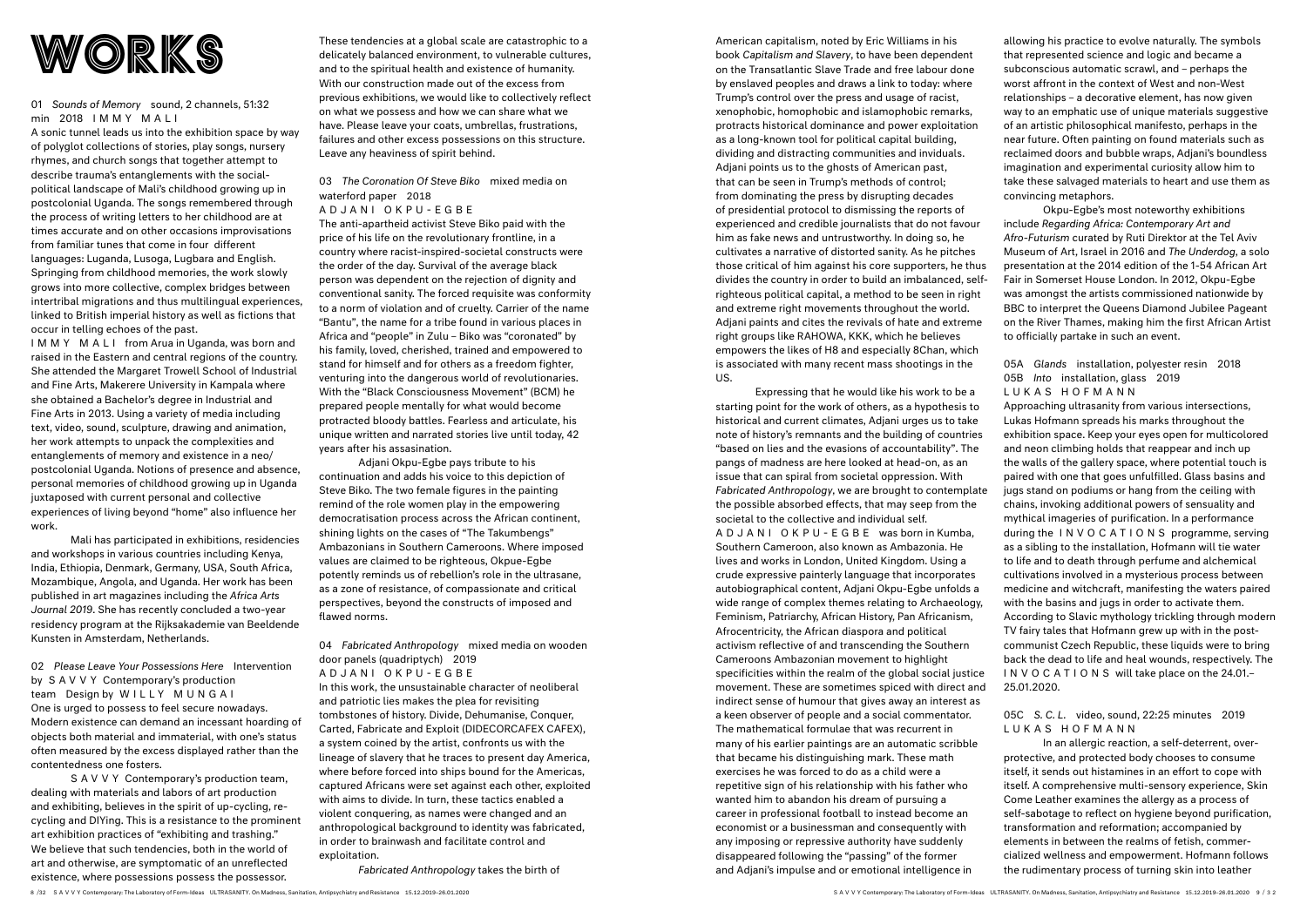– a commodity – alongside skin examinations and experiments.

From the Greek allos, meaning different, and ergia, energy, allergy is also partially a construct stimulated by the development of human civilization. A number of studies support the so-called hygienic hypothesis, according to which we have constructed our late capitalist urban environment as overly hygienic, clean and sanitary. Immune systems in such environment hastily turn against incoming externalities. Hofmann looks at skin as a permeable border, at eczema and allergy as failures of hypersensitive immune systems, that can be freely transposed onto wider societal issues. Skin as a multi-layered metaphor and sphere becomes Hofmann's zone for interaction, manipulation, (self)violation, sensation, or exploitation: both dividing the bodily self from the rest of the world, and providing access to it; a sphere of the most intimate contact, letting the environmental elements enter the body, holding the body together and yet being so vulnerable to outer powers. The video in its hyper-tactile contemplations of skin as a membrane and border present the microscopic in a macro frame.

The video was commissioned the Jindrich Chalupecky Society, and supported by the Czech-German Fund for the Future, and the Czech Centre Berlin.

LUKAS HOFMANN studies at the Academy of Fine Arts in Prague (Studio of Intermedia Work III / Tomas Vanek School). He participated in a study program at the Academy of Arts, Architecture and Design in Prague (Sculpture Studio), at the Korean National University of Arts in Seoul and at M.I Gallery in Berlin. He participated in a residency program at Nisyros, Greece organized by the Prague-based platform Are and is currently a resident of Residency Unlimited, New York. Also known as Saliva, he expresses himself primarily through performance and "social" sculptures that often speak in a dialect of the fashion and creative industry. In his situations, he creates curated communities of actors and environments in which he induces a focused atmosphere and egalitarian dynamic. In this way, he communicates a whole range of most current emotions: apathy as well as potentiality of feeling, disappointment and hope. He regularly participates in collective exhibitions and art events in the Czech Republic and internationally; he has presented his work e.g. in the Schinkel Pavillon in Berlin, the National Gallery of Denmark in Copenhagen, Moderna Museet in Stockholm and PLATO Gallery in Ostrava; during Manifesta 11, he performed at Cabaret Voltaire in Zurich. In 2018, he received the Jindrich Chalupecky Award, the most prominent Czech award for visual artists.

### 06 *Terre* terracotta sculptures 2019 M'BAREK BOUHCHICHI

For several years M'barek Bouhchichi has been confronting the realities of black existence in Morocco and the Maghreb through his interactions with

craftsmen from the south. He is committed to learning from their devotion to simple shapes and primary materials, their ritual reiterations of ancient gestures, and their ethics of patience in the face of discrimination. Terre is an installation-accumulation of several thousand small heads manually produced out of the same mold. Beyond their different hues – resulting from distinct treatments of the clay– , these faces bear no specific markers. In their similarity and in the imperfections the artist chose to keep, they suggest a common, generic humanness.

Through an almost absurd process of infinite repetition, like an insistent demand or an impassioned prayer, Bouhchichi produces the bare, miniaturized image of an egalitarian humanity. But the huddled population of equals remains inaccessible under glass. This work was inspired by the words of a potter Bouhchichi met in Tunisia who claimed that "we are all made of earth". Out of this origin story, the artist has crafted a horizon as palpable as it is out of reach. M'BAREK BOUHCHICHI is an artist who lives and works in Tahanaout in Morocco. He has taught art since the mid–1990s, first in Tiznit and today in Tahanaout. From the transcription of research into hollow and full spaces, from the colour to the gesture that he composes, his beginnings as an abstract painter influence his current work. His works propose a dual reading that rests on that of the artist which is personal and a reading that is guided by thoughts that are open to being shared and interpreted. Through installations, paintings, drawings and videos, M'barek Bouhchichi gives shape to modes of expression that move from the individual discourse towards broader social, poetic and historic systems. The thread of his works is an individual voice that enables a re-writing of the self.

M'barek Bouhchichi has taken part in exhibitions, biennials and conferences in Morocco and abroad. His recent exhibitions include: *Dak'art*, 13th edition of the Biennial of Contemporary African Art (Dakar, 2018); *Documents Bilingues* (MUCEM, Marseille, 2017); *Between Walls* (Le 18, Marrakech, 2017); *Les Mains Noires* (Kulte, Rabat, 2016).

07 *Bildet Banden* HD video projection, colour, sound, 7:23 min 2011 ULF AMINDE *Bildet Banden* (Form Gangs) is a performative happening which evolved out of a collaboration with the artist group Wilderers from the Diakonie Himmelsthür in Hildesheim, Germany – a social welfare organisation run by the Protestant church. The work on the film began at a time when the management of the Diakonie decided to follow the so-called paradigm shift in integration, initiated by the UN and decided to address their residents as "customers" to generate an economy at eye level. As a way of "Inclusion Management", they started to offer them apartments of a housing company whose supervisory boards are also in the management of the institution. The apartments were mostly in the quarter through which the procession passed:

Extensive, colourful banners were made and

carried through the city by the artist group which was filmed by Aminde. The banner next to the video projection in the installation is embedded in images and film-stills of him and protagonists from other works of the artist's archive. The procession in *Form Gangs* becomes a condensed version of Aminde's process of working: his works only evolve when the encounter between him and the people he is working with mutually hits a desire. They document the expectations and wishes towards each other with an intrinsic radicality. This dynamic is not finished in each work, it is passed onto the viewer and awakens an ambivalent oscillation between distance and empathy. In many of his works, Aminde negotiates the respective economics of collaborations and critically questions the power relations inherent in them. Aminde has not taken himself out of the process. Instead of romanticising the very unequal structure of this cooperation rather he examines his position self-critically.

A cooperation with Diakonie Himmelsthür, Atelier Wilderers, proTeam GmbH and with friendly support by "Stiftung Himmelsthür – Damit Leben gelingt."

ULF AMINDE is an artist and filmmaker living and working in Berlin. In his cinematic work he deals with the potential of self-empowerment through the performative camera, alienating effects in the documentary, and strategies of subjectivation. In doing so, he roams through categories of standardization and norms, and he questions social concepts such as discrimination and exclusion of minorities. His film works are mostly characterized by collaborations and experimental settings.

He is also Professor for Time Based Arts at the Weißensee Academy of Art in Berlin. There, he initiated in particular the \*foundationClass for artists who were forced to flee their home countries. In Cologne, he will develop a film using Augmented Reality as a participative monument in memory of the racist attacks by the terrorist NSU network in Probsteigasse and Keupstrasse.

Exhibitions include Berlin Biennale 4, Havanna Biennale, KW Berlin, Volksbühne am Rosa Luxemburg Platz, Berlinische Galerie, NGBK Berlin, ZKM Karlsruhe, MARTa Herford, Steirischer Herbst, Schirn Frankfurt, Kestner Gesellschaft Hannover, MoCA Taipei, Kunstverein Heidelberg, Staatstheater Mannheim, Kunstverein Wolfsburg and Galerie Tanja Wagner. He was nominated for the Anni and Heinrich Sussmann Artist Award, committed to the ideal of democracy and antifascism Vienna in 2017, the Nam June Paik Award in 2014 and won the Autoren und Produzentenpreis Junges Theater Bremen in 2006. He studied at Universität der Künste, Berlin with Lothar Baumgarten, where he graduated in 2004.

08 *Precarity* three channel HD colour video installation, 7.1 sound, 46:3 mins 2017 JOHN AKOMFRAH

In *Precarity*, Akomfrah charts the dark tragedy of Charles Joseph "Buddy" Bolden, the undisputed king of New Orleans music scene in the early 20th century, who was institutionalised in his early thirties and never seen in public again. *Precarity* is an exploration of the diasporic condition, the legacy of creativity, displacement and dispossession. Bolden's booming cornet and itinerant musical style is apocryphally famed as creating the sound of modern jazz. With no surviving recordings of Bolden's music only myth and legend remain. As much a ghost story as it is a portrait of a historical figure, *Precarity* weaves together fragmented histories and archival remnants to connect the experience of those suffering at the violent ends of history and state power.

JOHN AKOMFRAH is a widely respected artist and filmmaker, whose works are characterised by their investigations into memory, post-colonialism, temporality and aesthetics and often explore the experiences of migrant diasporas globally. Akomfrah was a founding member of the influential Black Audio Film Collective, which started in London in 1982 alongside the artists David Lawson and Lina Gopaul, who he still collaborates with today. Their first film, *Handsworth Songs* (1986) explored the events surrounding the 1985 riots in Birmingham and London through a charged combination of archive footage, still photos and newsreel. The film won several international prizes and established a multi-layered visual style that has become a recognisable motif of Akomfrah's practice. Other works include the threescreen installation *The Unfinished Conversation* (2012), a moving portrait of the cultural theorist Stuart Hall's life and work; *Peripeteia* (2012), an imagined drama visualising the lives of individuals included in two 16th century portraits by Albrecht Dürer and *Mnemosyne* (2010) which exposes the experience of migrants in the UK, questioning the notion of Britain as a promised land by revealing the realities of economic hardship and casual racism. In 2015, Akomfrah premiered his three-screen film installation *Vertigo Sea* (2015), that explores what Ralph Waldo Emerson calls "the sublime seas". Fusing archival material, readings from classical sources and newly shot footage, Akomfrah's piece focuses on the disorder and cruelty of the whaling industry and juxtaposes it with scenes of many generations of migrants making epic crossings of the ocean for a better life. Akomfrah presented his largest film installation to date, *Purple*, in 2017 at the Barbican in London, co-commissioned by Bildmuseet Umeå, Sweden, TBA21— Academy, The Institute of Contemporary Art/ Boston and Museu Coleção Berardo, Lisbon. The six-channel video installation addresses climate change, human communities and the wilderness. More recently, Akomfrah debuted *Precarity* at Prospect 4 New Orleans.

John Akomfrah has had numerous solo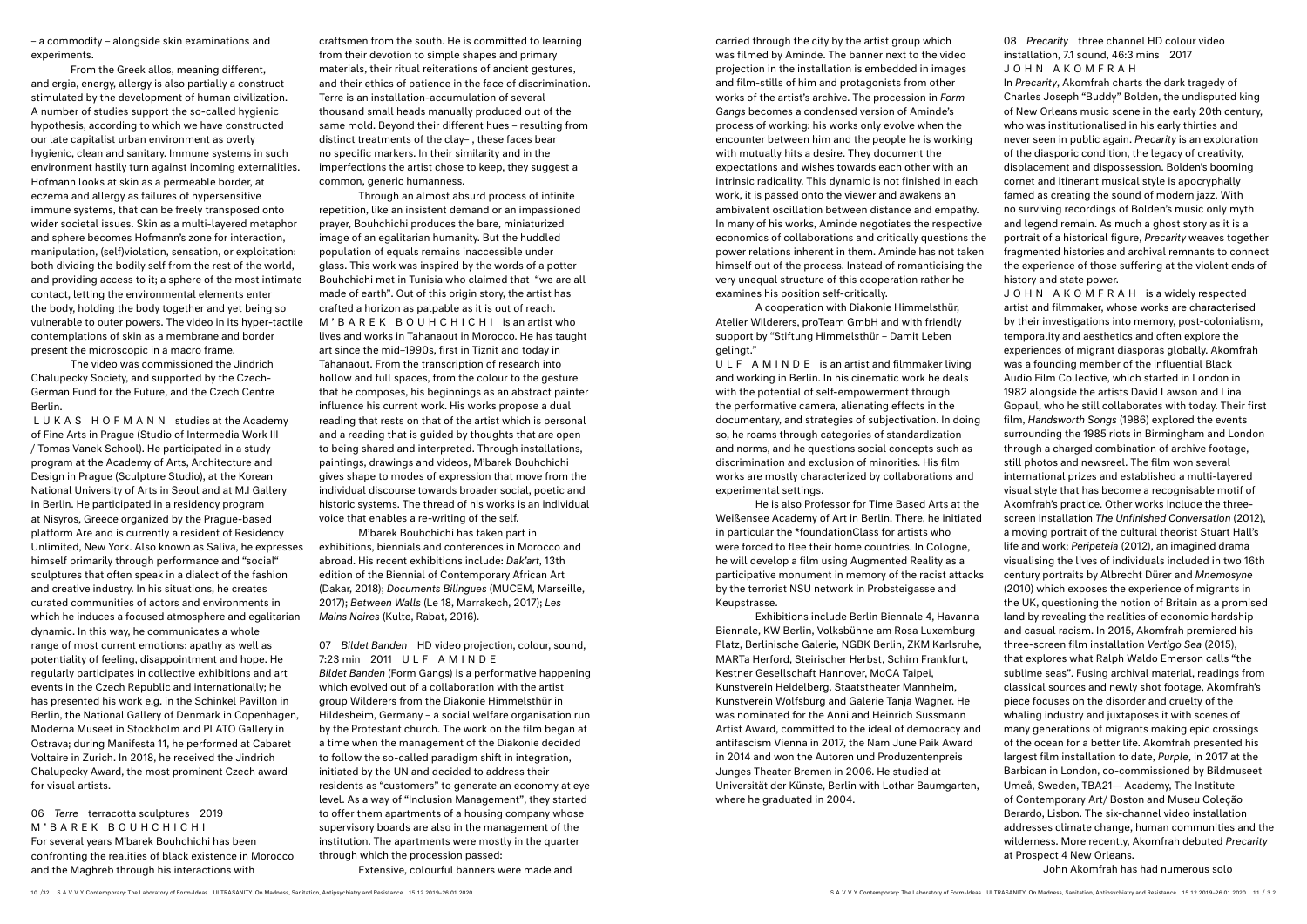exhibitions including at the Imperial War Museum, London, UK (2018); New Museum, New York, NY, USA (2018); Bildmuseet, Umeå University, Umeå, Sweden (2018); Nasher Museum at Duke University, Durham, DC, USA (2018); SFMOMA, San Francisco, CA, USA (2018); Whitworth Art Gallery, Manchester, UK (2017); Turner Contemporary, Margate, UK (2016); Tate Britain, London, UK (2013-14) and a week long series of screenings at MoMA, New York, USA(2011). His participation in international group shows has included: *Prospect* 4, New Orleans, LA, USA (2017); *Restless Earth*, La Triennale di Milano, Milan, Italy (2017); *Unfinished Conversations*, Museum of Modern Art, New York City, NY, USA (2017); *The Place is Here*, Nottingham Contemporary, Nottingham, UK (2017); *All the World's Futures*, 56th Venice Biennale, Venice, Italy (2015); Hayward Gallery, London, UK (2015); *SeMA*, Seoul, South Korea (2014); Sharjah Biennial 11, Sharjah, United Arab Emirates (2013). He has also been featured in many international film festivals, including Sundance Film Festival, Utah, USA (2013 and 2011) and Toronto International Film Festival, Canada (2012).

09 *SUBLIMIS* series of photographs, printed on photo paper 2019 NATHALIE MAZEAS *SUBLIMIS* is an ongoing photography project that presents the architectural spaces and homes of the homeless in Paris, confronting us with the capacity of resilience in crisis. Through the layers of visual stories, we peer into the lives of people who have been cut off, or have cut themselves off from material comfort and consumerism. Nathalie Mazeas has been observing, listening and talking to the authors and owners of the places and belongings in the photos. Living on the streets proves to catalyse the setting of extra rules, ultra guidelines for themselves, notions of time and relationships to art and art making which create comfort despite uncomfortable circumstances. The prodigious architectural constructions are made of cardboard and plastic bags, some covered with drawings serving as wallpaper, breathing temporal/atemporal/temporary winds. These spaces teeter between compliance to create a personal territory and tenacious self-reliance: re-inventions of home, wherever and however in opposition to known norms. In spite of the harshness of the pavement and neglectful people rushing by, these photographs enable a possibility of reflection towards a territorial intimacy, a time machine of dissidence to uniformity. *SUBLIMIS* speaks of the limitless within the liminal.

NATHALIE MAZEAS was born in Paris, where she also lives and works. After twenty years spent photographing actors for magazines, movies and for the National Drama School (CNSAD Paris), her work has become more personal and intimate. The human side is still the main focus. Her work has been exhibited among others at the Galerie JPB (Arles), Maison Européenne de la Photographie (Paris), Festival FOT'Oeil (Cerbère), Festival PHOT'AIX (Aix-en-Provence) and Galerie VU (Paris). Her work has been published in *L'Oeil de la* 

### *Photographie*.

10 *Institution of Captivity* acrylic, latex house paint, spray paint, fabric paint, pencil, string and staples on cut unprimed canvas 2015 LAVAR MUNROE Lavar Munroe is interested in the idea of the family as spectacle. Mother, father, aunt and child are all on display as they each wear various skin pigments, pointing to no specific race or nationality. The notion of the spectacle of the non-white diseased body on display in human zoos serves as one of many sources of interests in this work. Also of interest is the problematization of displaying the mentally and physically challenged as means of curiosity and entertainment.

The family portrait borrows from age old photography props, head in hole boards that served as a source of photo memorabilia for visitors and popular ads for exhibitors during freak show, world fairs, and human zoo exhibits. The mentally and physically handicapped central figure gives birth in front of an audience while celebrating a birthday. The sense of touch and elements of pain are challenged in this work. Resistant to the physical pain of the birth, the central figure suffers most from the mental strain of being exposed based on othering. Of concern are instances of genetics in relation to disease, disease brought on by colonial empires towards unaware and unequipped captives, and disease as an imposed measurement of otherness.

LAVAR MUNROE was born in Nassau, Bahamas. Lavar Munroe is an interdisciplinary artist whose work encompasses painting, drawing, sculpture, and installation art, creating hybrid forms that straddle the line between sculpture and painting.

He earned his Bachelor of Fine Arts from Savannah College of Art and Design in 2007, and his Master of Fine Arts in Visual Art from Washington University in 2013. In 2014, he was awarded a postdoctoral research fellowship at the University of North Carolina at Chapel Hill, where he received the Postdoctoral Award of Research Excellence. Munroe has exhibited widely, nationally and internationally. He was included in *Prospect.4: The Lotus in Spite of The Swamp*, the New Orleans triennial curated by Trevor Schoonmaker. Munroe's work was featured in the 2015 Venice Biennale in the international art exhibition *All the World's Futures*, curated by the Biennale's director, the late Okwui Enwezor. He represented The Bahamas at the 2010 Liverpool Biennial with a site-specific drawing project, and at the 12th Dakar Biennial in Senegal, curated by Simon Njami. He has been awarded residencies at the Skowhegan School of Painting and Sculpture, the MacDowell Colony, the Headlands Center for the Arts, the Joan Mitchell Center, Thread Senegal: Artist Residency; Cultural Center, a project of the Josef and Anni Albers Foundation and is the recipient of a Joan Mitchell Foundation Painters and Sculptors Grant. Most recent, Munroe was named an inaugural Artist in Residence at the Norton Museum of Art in West Palm

Beach Florida. Munroe has also exhibited at the Mildred Lane Kemper Art Museum, Orlando Museum of Art, Nasher Museum of Art, Contemporary Art Museum of Raleigh, SCAD Museum of Art, National Art Gallery of The Bahamas, the Museum of Contemporary African Diasporan Arts, Museo Nazionale delle Arti del XXI Secolo (MAXXI) and the Meadows Museum, among others.

Munroe lives and works between Baltimore MD, and Nassau, Bahamas.

11 *Frazada (La Sombra), Blanket (The Shade)* fabric used to wrap the body of a murdered woman, mounted on a metallic structure, similar to those used by street markets, La Paz, Bolivia 2016

#### TERESA MARGOLLES

The fabric, almost levitating in the gallery space, was recovered from a morgue in La Paz. Paired with its edges, we encounter the shadow, a dark space of the gloom, evoking the problem of systemic gender violence against women in Bolivia and around the world. In the shine of the light, the cloth's membrane textures the shade. We are faced with the remains of the cloth's initial use: of intimacy, shelter, and concealment even with the loathsome at hand. The volume of the space filled with the aura of this suspended fabric conducts a genealogy of remembrance, a memorial of unwieldy and ongoing pain against femmes international. Set at the backdrop of a naked wall stripped of paint, the bareness calls to mind the raw and stained textures of city streets, reconnecting the fabric's locality to the public space it was taken from.

(According to the Bolivian National Institute of Statistics, in 2016, 87% of women suffered violence in Bolivia).

TERESA MARGOLLES born in Culiacán, Sinaloa, Mexico, is a visual artist who examines the social causes and consequences of death, destruction and civil war. For Margolles, the morgue accurately reflects society, particularly her home area where deaths caused by drug-related crime, poverty, political crisis and government's brutal military response have devastated communities. She has developed a unique, restrained language in order to speak for her silenced subjects, the victims discounted as "collateral damage" and nameless statistics.

Teresa Margolles is known for creating powerful artworks that demand attention to violence, poverty and alienation; for exposing the social and economic order that renders violent and destitute deaths an accepted normality; for her courage and integrity in transgressing social and artistic conventions; and for speaking truth to power through public exposure of government complicity in violence and poverty, not only in Mexico, but throughout the world.

Among many others, her work has been exhibited solo and in group shows at Venice Biennale (2019); Kunsthalle Krems (2019); MAMBO Museo de Arte Moderno de Bogotá (2019); DAAD Galerie Berlin (2018); Witte de With Rotterdam (2018); Belvedere 21 Vienna

(2018); Musée d'Art Contemporain Montreal (2017); MMK Museum für Moderne Kunst Frankfurt (2017); Museo de la Ciudad de Queretaro (2016); Manifesta 11 Zurich (2016); Migros Museum für Gegenwartskunst Zurich (2014); Museo de Arte Moderno Mexico City (2011); Kunsthalle Fridericianum Kassel (2010); The Venice Biennale, Mexican Pavilion Venice (2009). In 2017, she was artist in residence of the DAAD Berliner Künstlerprogramm.

12 *Tanz Sediment* sound/video installation, stereo, HD, 6:38 mins, drawings (graphite on paper, variable dimensions) 2019 ALESSANDRA ERAMO Drawing inspiration from Tarantella music and the mystical possession of the Tarantula spider bite, in *Tanz Sediment* Alessandra Eramo explores the space of freedom that resists in the female voice by creating a trance music ritual, evoking sonic memories like a river sediment. A wild voice, noisy, gentle, confident, bestial, natural, untrained, vulnerable voice. As Tarantella music and dance lead to trance in form of healing ritual, Alessandra is interested in tracing a visceral feeling through singing, disclosing an archaic sonic territory in the modern human body.

She created a composition – commissioned by Deutschlandfunk Kultur – as a hypnotic sound collage that includes extended solo voice, female choir and glossolalia, a traditional Apulian women work song, frame drum, the text in ancient Greek from the Euripides tragedy *The Bacchantes,* and field recordings at a wild park and former deserted industrial area in Berlin. Tarantism is a form of disease, inner agitation and "madness" that was common in Puglia in Southern Italy until the 1960s, resulting from the bite of the tarantula spider, often occurring in summer to women during tobacco harvesting. The women organized healing rituals to free their bodies from the symbolic spider poison through frenetic Tarantella music and dance, giving voice to suffering and repression, as a form of rebellion and autonomy of the illiterate subaltern community in one of the most disadvantaged parts of Italy.

Possessions, healing rituals and ecstatic music similar to Tarantella were documented in the Afro-Mediterranean region already thousands of years ago, such as female Dionysian rituals in Magna Graecia. Tarantism phenomenon in Puglia eclipsed due to the industrialization and the decline of peasant culture. The tarantula spider derives its name from Taranto, the city in Southern Italy where Alessandra was born and raised, a beautiful place on the coast of the Ionian Sea, with a glorious past as the capital of Magna Graecia. The name of Taranto is today synonymous of social tension due to the heavy industry among the largest in Europe that has poisoned the city and the population for decades, leading today to an ecological disaster and mass migration. Tarantism is extinct but it remains in my consciousness through the experience and memory of songs. In amazement Alessandra has been observing her body through videos or photos taken while she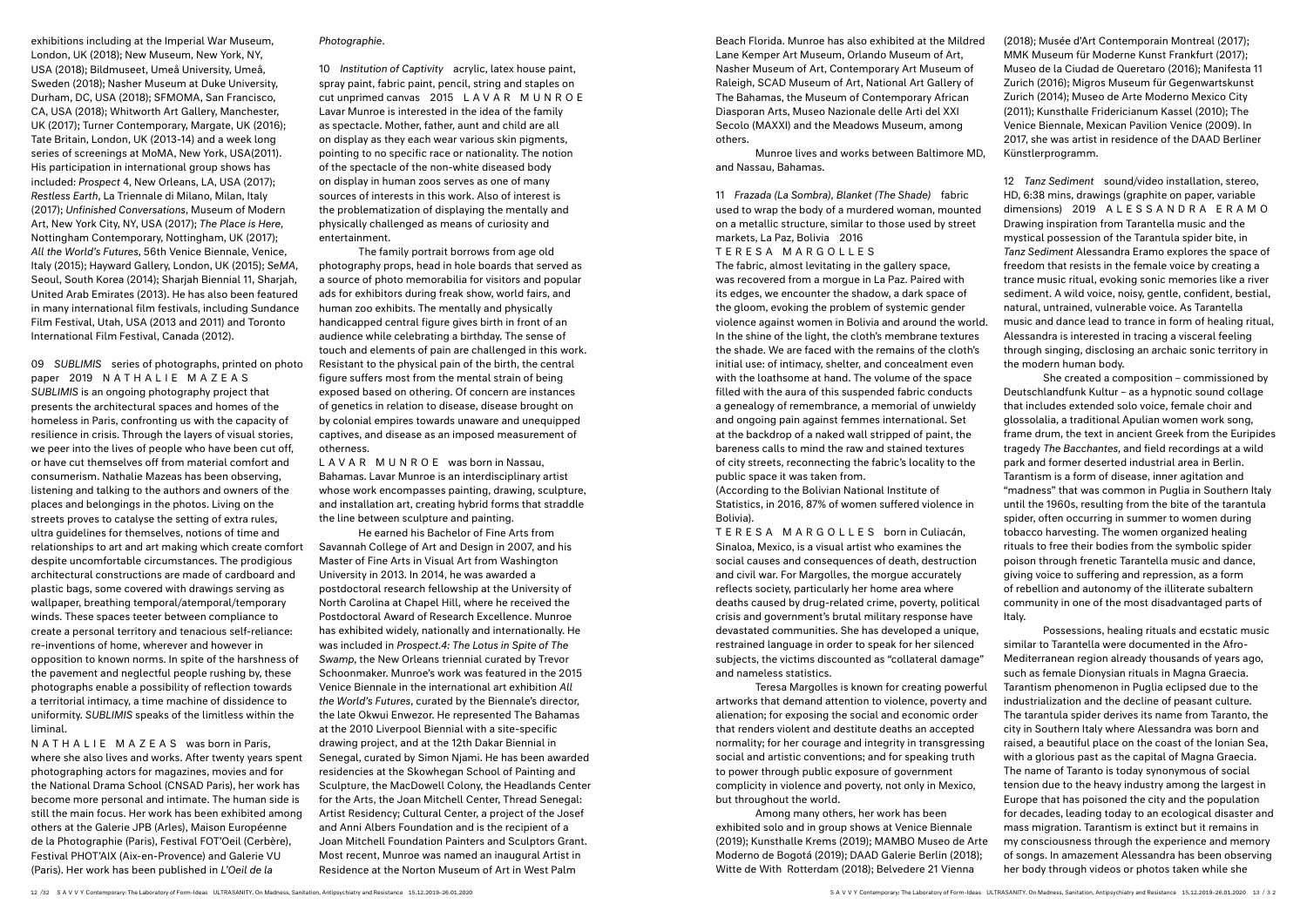sings her deformed face, gestures, grimaces, postures, breath, with her mouth wide open. Alessandra's singing body becomes a visual trace of a sonic event, an inscribed memory. She sings an oppression and is free again.

Video, Composition, Vice and Electronics: Alessandra Eramo

Frame Drum: Antonino Secchia

Voice in ancient Greek: Eirini Fountedaki Choir: Inma Bernlis, Alessandra Eramo, Ianni Luna, Morena Liceli, Sonia Noya

*Tanz Sediment* is also a radiophonic work commissioned by Deutschlandfunk Kultur, Klangkunst Program, broadcast in 2020.

ALESSANDRA ERAMO is a Berlin-based sound artist, vocalist and performer who works primarily with voice and noise. She creates sound performances, videos, installations and drawings, exploring the tension between vocality and writing, performative rituals and trance-like states through singing. Her projects often adopt relational aesthetics and address questions about the body, memory and identity. She was trained in classical singing, piano and music theory since an early age, she studied at the Academy of Fine Arts in Milan and Stuttgart and completed her Masters Degree in Performance Studies at the Faculty of Philosophy at the Ca' Foscari University in Venice.

She has performed and exhibited widely at festivals, museums, radio and independent art spaces such as: Tsonami Festival Chile, Liminaria/ Manifesta12 Palermo, BBC Radio 3, Heroines of Sound Festival Berlin, FLUSSI Media Arts Festival Avellino, Transmediale Berlin, Electronic Voice Phenomena/ Liverpool Biennial 2013, Roulette New York, Padiglione Italia nel Mondo/54th Venice Biennale, to name a few. Alongside her solo work, she has collaborated as vocalist with many acclaimed composers, choreographers, poets and visual artists including Maria Iorio & Raphaël Cuomo, Zorka Wollny, Brandon LaBelle, Noha Ramadan, Ines Lechleitner, and many more. Co-founder of "Corvo Records – vinyl & sound art production", between 2015 and 2018 she has been a member of Errant Bodies – Sound Art Space in Berlin. Also, she is an art teacher and leads the crossdisciplinary workshop *The Space between Voice and Gesture*.

13 *A Room Full of Hysterical Women* cement silkscreening, handmade textile costume, metal frames 2019 LARISA CRUNȚEANU Larisa Crunțeanu's practice as performer, video artist and sound collector combines reality and fiction to question power relations and the notion of female identity. Looking at the similarities between patterns (architectural and textile) and the representation of women throughout history, the installation *A Room Full of Hysterical Women* is composed of dressing screens containing monologues and blueprints. Each screen

is a portrait of a character from literature, poetry, film or theatre. The work addresses emotions expressed by women, that have historically been disregarded and treated as somatic illnesses, in the light of social étiquette, public space, motherhood, labour, or justice. The visitors are invited to navigate through this dramaturgic architecture that deconstructs and problematizes the gendered attribution of objects, according to which the dressing screen belongs to the domestic emotional space of femininity, while the architectural blueprint belongs to the intellectual rational space of masculinity. Larisa invites us to move beyond the conceptions of presumed and conditioned gender norms as they have been historically imposed, asking us to trouble how they have shaped and influenced both medicinal belief systems and the construction of gender-based inequities.

LARISA CRUNȚEANU studied photography and moving image and is currently a PhD candidate at the National Arts University of Bucharest. She works at the intersection of video and performance between research and speculation, often collaboratively, creating contexts for the emergence of new practices and organization.

Solo shows include: Halle9, Leipzig (2019); Anca Poterașu Gallery, Leipzig (2019); Anca Poterașu Gallery, Bucharest (2018); Zacheta Project Room, Warsaw (2018); tête, Berlin (2018); RKI Gallery, Berlin (2015); Ivan Gallery, Bucharest (2015); Atelier 35, Bucharest (2013); Galeria Posibilă, Bucharest (2012); Atelier 35, Bucharest (2012). Her work appeared, among others, in the group shows: Warsaw Biennale, Warsaw (2019), MAB, FAAP, São Paulo (2017), Projektraum LS43, Berlin (2017); Martin Gropius Bau, Berlin (2016); District Berlin, Berlin (2016); National Museum of Contemporary Art, Bucharest (2013).

14 *Kumira Mutariro (Waiting in Faith)* silkscreen on cotton paper 2017 VIRGINIA CHIHOTA Subjected to memory, the *Waiting in Faith* series draws to the laborious moment of undoubted belief, despite supposedly rational sense-making imposed by medical advice. After two surgical deliveries and arrival of a still born child, Virginia Chihota decided against surgery for her next baby to come. "I had given birth the natural way to death, I just wanted to give birth the natural way to life." Within sight of the arrival of her baby and mediated by faith, she captured herself waiting for her newborn in the suggested atmosphere of worry and warning others were driving her into. *Waiting in Faith* is a heart freezing podium for waiting for life when death has come beforehand. Virginia Chihota's intuition presents us with the capacity of femininity's emotional logic, impulse, and hyper lucidity, a reasoning so often pinned against assertively rational, dominant, and limiting models. VIRGINIA CHIHOTA was born in Chitungwiza, Zimbabwe, she currently lives and works in Podgorica, Montenegro. She graduated in Fine Arts from the National Art Gallery Studios in Harare, Zimbabwe in 2006. Chihota represented Zimbabwe at

the 55th Venice Biennale in 2013 and was awarded the Prix Canson in the same year.

Introspective in nature, Virginia Chihota's work is deeply influenced by personal experiences – landmark and everyday. In a reflection on intimacy and the human figure, she has addressed themes such as childbearing, child rearing, marriage, kinship, bereavement and faith. At once mundane and transcendental, rife with allusions to everyday life, and religious and folkloric symbolism, her large works on paper display a raw, expressionist verve and a striking grace in the elaborate use of patterns, textures and layers. Having trained as a printmaker, Chihota's use of screen-printing is as confident as it is original. She mixes printing techniques with drawing to produce unique works of striking formal complexity. They often depict the female form blending into near abstraction, and bodies caught in strange embraces evoking a figural union; along with an iconographic repertoire which points towards the domestic while emphasising connectedness and collectivity. Chihota's work highlights the ways in which the female agency disrupts borders and activates concerns around different forms of belonging. Subjectivity emerges as a concept embedded in notions of interrelatedness.

Recent exhibitions include: National Gallery of Zimbabwe, Harare (2018); Vienna Academy of Fine Arts (2017); Hangar – Centro de Investigação Artística, Lisbon (2016); Muséum d'histoire naturelle, Le Havre (2016); Tiwani Contemporary (solo, 2016); Goodman Gallery, Cape Town (2015); Saatchi Gallery, London (2015); Kunsthalle Faust, Hannover (2014); Neuer Berliner Kunstverein (2014); and the Lyon Biennale (2011). Her work is represented in collections including Tate, the National Gallery of Zimbabwe, Deutsche Bank and Saatchi Gallery

15 *Prisoner's Cinema* HD video, color, sound, 31:10 mins 2014

BEATRIZ SANTIAGO MUÑOZ In the cavity of the stairwell, the viewing of *Prisoner's Cinema* takes place in a claustrophobic space inviting

you to inhabit and to imagine zones of confinement. Here, the shapes of the ultrasane are seen in rebellion and resistance.

The name of the film takes itself from experiences of imprisonment, after prolonged incarceration and sensory deprivation, some prisoners experience visual hallucinations filled with extraordinary luminescence and color. These hallucinations are sometimes referred to as "prisoners cinema". Elizam Escobar is a Puerto Rican artist and writer who served 19 and a half years in US prisons for the crime of seditious conspiracy. Escobar never experienced these visual hallucinations, but his writing during these years evidences an extreme and sometimes painful attention to mental processes, as well as an expanded sensorial, emotional and intellectual internal life. *Prisoner's Cinema* is the film that might have been imagined by Escobar during these years of imprisonment. The words

in the film are taken from what Escobar has called his prison Anti-diary, a record of the thought processes that ran parallel to his painting, poetry and essays from 1988 to 1995.

BEATRIZ SANTIAGO MUNOZ lives in San Juan, Puerto Rico. She is an artist whose expanded moving-image work is entangled with Boalian theater, experimental ethnography and feminist thought. She tends to work with non-actors, and incorporates improvisation into her process. Her recent work is on the sensorial unconscious of anti-colonial movements, and on everyday poetic work in the Caribbean.

Recent solo exhibitions include: *Gosila in Der Tank*, Basel; *Rodarán Cabezas* in Espacio Odeón, Bogotá; *That which identifies them, like the eye of the cyclops at Western Front*; *A Universe of Fragile Mirrors* at the PAMM in Miami, and *Song Strategy Sign* at the New Museum. Recent group exhibitions include: Whitney Biennial 2017, NYC; *Prospect 4*, New Orleans; 8th Contour Biennale, Mechelen; *Ce qui ne sert pas s'oublie*, CAPC-Bordeaux. She has received the Herb Alpert Arts Award, and received a 2015 Creative Capital visual artist grant.

### 16 *Camisole* mural 2019

YASSINE BALBZIOUI

Yassine Balbzioui's mural created for the exhibition at SAVVY Contemporary is a continuation of his intervention *Flying Spoons*, performed in the framework of the third chapter of ULTRASANITY in Essaouira, during the Gnawa festival. There, we explored the accountable connectivity between individual imbalances with societal imbalances, reflecting critically on the role of music, ritualistic healing, and collective engagement. Yassine's performance piece incorporated the sonics of Gnawa's traditional Theremin and Guembri, alongside metal spoons, to create symphony out of cacophony and melody out of madness. The surrealistic mural presents staged scenes and stories that repeat themselves and collide, around carnivalesque characters wearing strange costumes. Centering the absurd while deliberating on his take of the ultrasane, Yassine's perspective prioritizes a nonlinear and limitless set of possibilities of expression and identity, a radical proposal for the elasticity of self. YASSINE BALBZIOUI was born in Morocco, he lives and works in Marrakesh. Balbzioui holds a Master of Fine Arts, from the School of Fine Arts in Casablanca, Morocco and a Superior National Diploma ART and MEDIA from the School of Fine Art in Bordeaux, France. His work plays with conventions and shifts between media. The mask is a recurrent theme that has always fascinated Balbzioui and played a major role in his work. According to him, society is often based on appearances. His works continually lead the viewer to question the notions of sincerity and hypocrisy or truth and lies. It is hard to miss the absence of the human face in Yassine's work; as the paintings are marked with animals and birds, often referring to bestiary, representing stories or scenes depending on the characteristics of the animals; and their similarities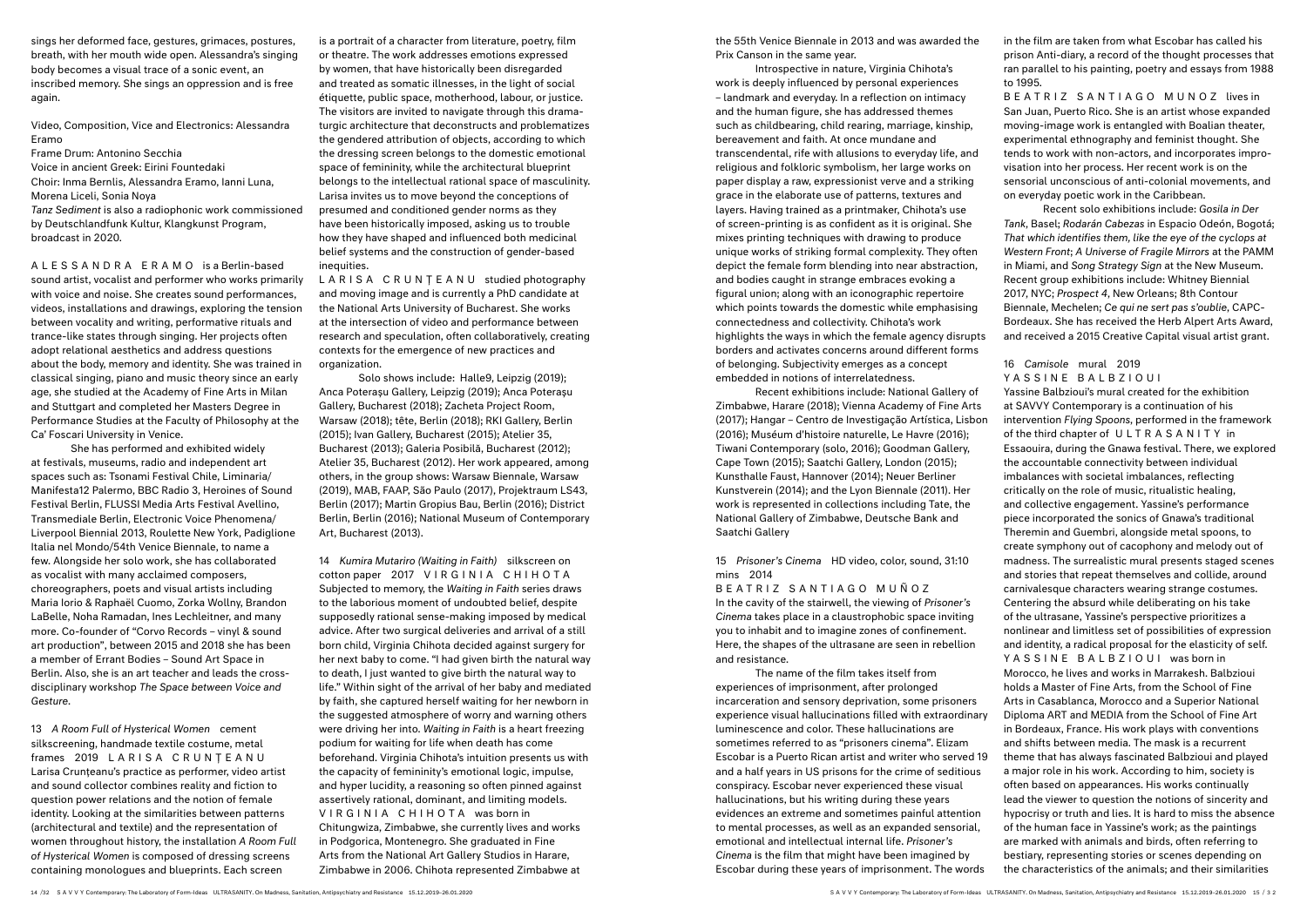to human habits and characteristics. Balbzioui has taken part in numerous international exhibitions and residencies.

Recent solo shows include *Half Flying*, Kristin Hjellegjerde Gallery, Berlin (2018); *Golden Wall*, Gallery Shart, Casablanca, Morocco (2018); *AKKA*, with Kristin Hjellegjerde Gallery, Paris, France (2018); *Porcellanographie: Future Traces*, Iwalewahaus, Bayreuth, Germany (2016); *Splash..., and* Galerie Shart, Casablanca, Morocco (2016). Selected recent group shows include *Kubatana*, Vesfossen Kunstlaboratorium, Norway (2019); Dak'Art Biennale, 13th Biennial of African Contemporary Art, Dakar, Senegal (2018).

### 17 *Findings Through Principles of Phrenology, Literature, Sound and Advertising* sound 2019 LEO ASEMOTA

Leo Asemota spins a sonic playlist in contemplation of the realms of the ultrasane beginning with the entrance poem to the concept of the show entitled *Madness*, recited by its author Shade Maryann Olaoye. Musical tracks follow of songs throughout the eras, layered with literature reflecting on microcosms of madness. As is wont when working alongside curators Bonaventure Soh Bejeng Ndikung and Elena Agudio, Asemota provides some of the material from his findings inspired by conversations and exchanges with them. LEO ASEMOTA was born in Benin City, Nigeria. He has places of residence in London, England and in his birthplace Benin City, Nigeria.

18 *Udi Kinje* video, color, sound, 12:32mins 2019 *The Sysmograph Genesis Act 4* series of drawings created on the island of San Servolo in Venice during our Ultrasanity symposium on May 10th 2019 PÉLAGIE GBAGUIDI

It was during a conversation that Pélagie Gbaguidi discovered the common thread of her research: "women who break stones". She went to the Kipushi mines in DRC and understood the metaphor of the tragedy of the 21st century. There, an indescribable place of human desolation where a multitude of ingre-dients of the madness of the world are condensed: a colossal wealth of minerals, exploitative working conditions and the overexposure of the body to the toxicity of minerals; a place of predations of various multinationals to build innovative materials all around the world; the list continues. This city polluted by dust and other consequences of mining operations in the surrounding area moved Pélagie Gbaguidi to set in motion a march, a "collective awareness" movement, given the urgency of these conditions. The movement takes the form of a prototype with a path between a silent/sung demonstration. For Pélagie Gbaguidi, it is "a kind of hybrid generated by collective consideration". The artist therefore proposed to manufacture anti-pollution masks made with local printed fabrics such as loincloths, with hopes that collective walks including those with the wearing of these masks, can contribute to massive behavioural changes. Her film documents and

and experimentations in deinstitutionalisation in the 70s in Jamaica: the *MADnificent Irations* series. The phrase MADnificient Irations was created intentionally to describe "the magnificent dialectic thinking of Descendants of Africans Enslaved in the New World" with madnificent being neologistically inverted from the English word magnificent meaning "extremely beautiful, elaborate, impressive or excellent; and irations the Rastafarian neologism for thinking. The word madnificent was definitely and intentionally invented to challenge in no uncertain terms who precisely is being described as mad; the colonial enslavers or the Africans enslaved in the New World.<sup>1</sup>

probes the insanity of the societal, offering performative and collective solution-making for the female workers of the coal mine, providing possibilities for healing in the form of physical protectants: a critical call for shielding life.

Gbaguidi's drawings were created as part of her performance during the third chapter of Ultrasanity's symposium in Venice, entitled *The Sysmograph Genesis Act 4*, done on the island of San Servolo: a place of the convergence of sufferings linked to its past as a military hospital and psychiatric hospital. As a durational intervention, Pelagie drew throughout the symposium and "made visible the non-visible areas of pain trace [present on the island] as a seismogram, to communicate them visibly". In this underground language, she invites to "probe the vibrations" of her excavation on the island at SAVVY Contemporary.

PÉLAGIE GBAGUIDI from Benin, born in Dakar, lives and works in Brussels, Belgium. Gbaguidi calls herself a contemporary "griot". A "griot" questions the individual as they move through life, by absorbing the words of the ancients and modeling them like a ball of fat that she places in the stomach of each passerby with the ingredients of the day. In the practical sense, it breaks the commonplace rhythm by inserting subtle incidents integrating its part of eternity. Her work is an anthology of signs and traces on trauma. In fact, it is one of her recurrent subjects, evidenced by the acquisition of 100 drawings of the *Code Noir* (1685) series at the Memorial Act in Guadeloupe. Her focus of interest is centered on the colonial and postcolonial archives and on the unmasking of the process of forgetting in history. This readjustment of the imaginary arouses in the artist the urgency to give it form, a writing of liberating images and a corpus to draw contemporary forms.

She has participated in numerous international exhibitions such as: Biennale of Dakar (2004, 2006, 2008, 2014, 2018); *Divine Comedy: Heaven, Hell, Purgatory Revisited* by Contemporary African Artists, MMK Museum für Moderne Kunst, Frankfurt (Germany) 2014 and the National Museum of African Art – Smithsonian Institution, Washington (USA) 2015; among many others. Recently, she took part in documenta 14 in Athens and Kassel and contributed to the book *Why Are We "Artists"? 100 World Art Manifestos* by Jessica Lack. In October 2018, she received a scholarship from Civitella Ranieri Foundation. In 2019, she participated in *Decolonizing the Body* at Eternal Network Gallery in France and in May at the *Exhibition Multiple Transmissions: Art in the Afropolitan Age* at Wiels (Brussels) and at the biennial of Lubumbashi as well as in the Frohner Museum (Austria), among others.

19 *Archive of MADnificent Irations* SAVVY .doc FREDERICK W. HICKLING The curators of the exhibition and SAVVY .doc invited psychiatrist Frederick W. Hickling to present his archive, asking him to rummage into materials and documents collected in the 70s, during his activity

The sociodrama *MADnificent Irations* launched at Bellevue Mental Hospital in Jamaica in 1978 triggered a socio-cultural tsunami that challenged the European colonial concept of madness; had debunked many deep-seated myths about Rastafari, the etiologic role of marihuana in the genesis of madness, and catalysed revolutionary new community engagement to the treatment and management of mental illness in the Jamaican society. Most importantly, *MADnificent Irations* signalled the launch of psychohistoriographic cultural therapy as a new era in world psychiatry, developed in the context of Jamaica as an answer to existing therapy models, which almost exclusively addressed the white middle class of Europe and the United States. *MADnificent Irations* presented the ideological inversion of the drama tracing the history which portrayed Rastafari vilified by British colonialism and ending up incarcerated in the colonial madhouse. (...) The launch of *MADnificient Irations* in the bowels of the Bellevue Mental Hospital in August 1978 represented an in vivo attempt to trace the development of psychiatric social systems and therapeutic models that have evolved in Jamaica to counter the ideology of violent insanity that has developed pari-passu with the development of capitalism, enslavement and colonial exploitation.

Frederick W. Hickling Jacks Hill, Jamaica 04.12.2019 (full text available in the SAVVY.doc)

FREDERICK W. HICKLING CD, BSC (Anat.), MBBS, DM, FRCPsych (UK), FRSM, DLFAPA is a poet, playwright, dramaturgist, medical practitioner and psychiatrist educated at University of the West Indies (UWI), Mona; BSc in Anatomy St. Thomas' Hospital Medical School, University of London; residency in psychiatry at UWI and the University of Edinburgh. Pioneered psychohistoriographic cultural therapy in Jamaica in the 1970's; established a private psychiatric research and clinical service in Kingston

in the 1980's, and in the 1990's helped to shape policy for African Caribbean Mental Health at North Birmingham Mental Health Services, UK. Head, Section of Psychiatry, UWI Mona, from 2000 to 2006, and Executive Director of the UWI Caribbean Institute of Mental Health and Substance Abuse (CARIMENSA). Appointed Professor Emeritus of Psychiatry, UWI in 2011. Elected a Distinguished Life Fellow of the American Psychiatric Association in 2011, Fellow of the Royal College of Psychiatrists UK in 2011, receiving the Order of Distinction (Commander) by the Government of Jamaica in 2012. Married to social psychologist Hilary Robertson-Hickling PhD, he has four children Deborah, Daniella, Akindele and Chinua.

EDITED by Jasmina Al-Qaisi Anna Jäger Kelly Krugman Lili Somogyi

<sup>1</sup> Celebrated Jamaican poet Louise Bennett chose not to work in English, the official language of Jamaica but in the language most Jamaicans speak. She explicitly defended the dignity and autonomy of the Jamaican Creole and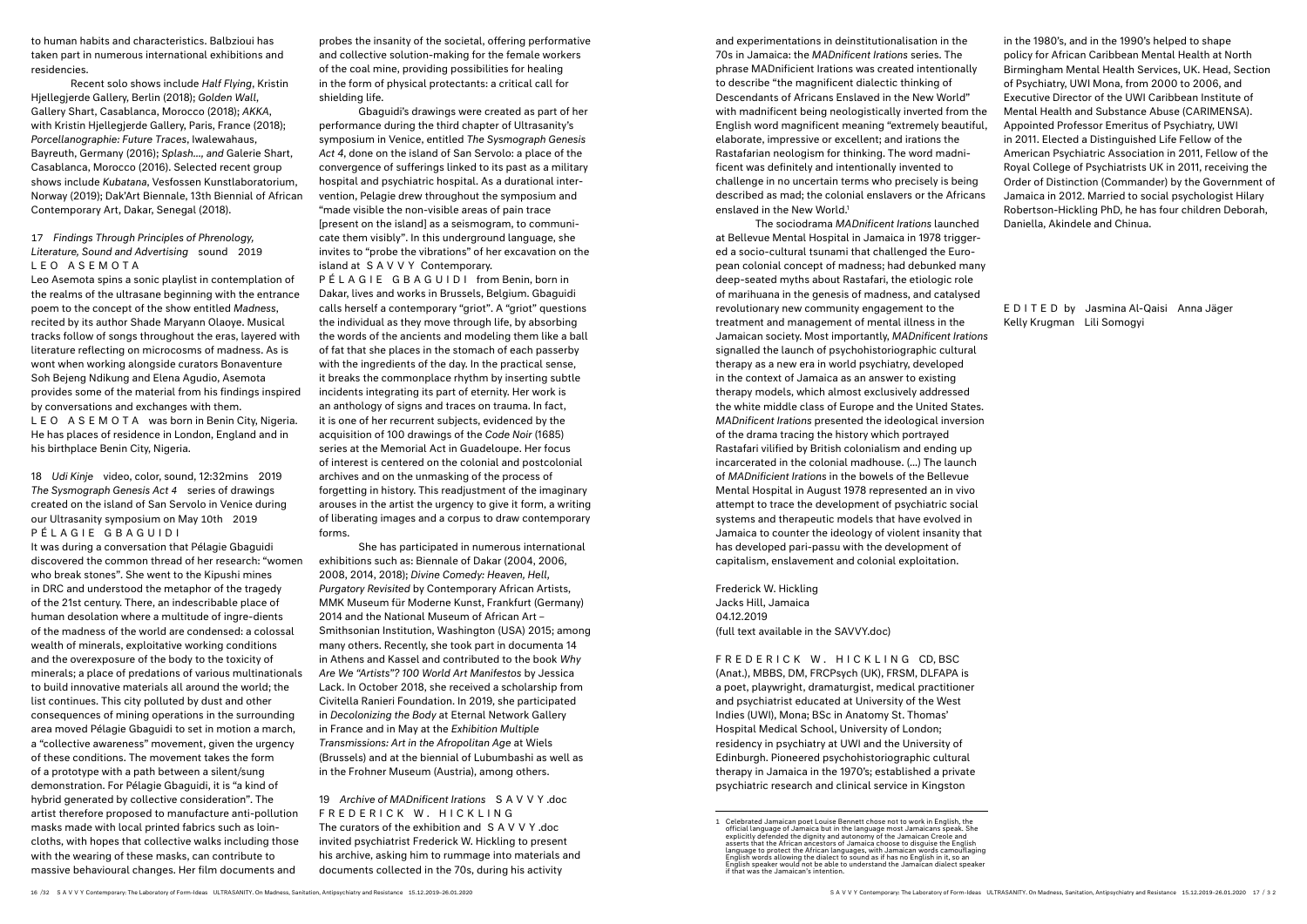## ETRASANITY WILL-TRASANITY

ON MADNESS, SANITATION, A N T I P S Y C H I A T R Y A N D RESISTANCE by Bonaventure Soh Bejeng Ndikung

*For the souls in Nsukka.*

sometimes, you wonder what spirit plucks you, feather after feather revealing your mind as blotched flesh

as whirlwind

it lays bare your earth and you wonder what spirit claims — soul-body-mind all at once, calling you its own, shutting you out of yourself leaving you grasping for anything familiar for the name you once were called beneath a pile of dirt and flies

madness is rain that refuses to stop voice calling you over and over in a deluge to run the open roads as flood where wraiths and debris are company leaving behind you broken pieces of normalcy and what your mind once was

ANECDOTE I: THE STALENESS OF THE NORM

you begin to look for shelter, away from the downpour for the mouth that calls you so it can take you in and give you peace but some riddles cannot be untied so, you beat about the bush — all bushes searching for answers

to questions someone said they never asked you

who asked you?

sometimes, you do not know you become a mask of vacant expressions something covered in red dust as some forgotten relic buried in time with ancient worth

aren't you forgotten?

everything you hold tells you no one should walk the earth alone they tell you many things like the rain but all you have is a pile of rubbish and memories buried deep in the denial of men all you have become is a story of how fate works how life loosens its thread and you become tangled and lost so you are only thought of in rumors, hands on waist and clapped palms how everything forgets you

except the voices that walk with you

except the road which is now home

Shade Mary-Ann Olaoye: *Madness*

### A N E C D O T E II: THE CONSTRUCTION OF INSANITY AND MADNESS

One of the most acknowledged and brilliant theatre directors, dramatists, essayists, poets of the twentieth century, Antonin Artaud (Marseille, 1896 – Paris, 1948), though considered by many a genius, spent nine years of his short life in the discomfort and restrictions of five asylums for the insane.<sup>1</sup> It is said that, what shocked Artaud most was that his family and friends were ready to cast him out of society into asylums because they considered him out of the norm. A norm he was never meant to, never could, and was never willing to abide to. A norm that had been equated with sanity. A norm equilibrated to the basicness and often mediocrity of society, which was and is still ready to barnish, reject, discharge, scapegoat its own whenever it considers him or her to have danced out of the realms or normality. It is with this autobiographical baggage – the distrust of society's judgement and placements with regards to sanity and insanity – that Artaud wrote with much ardour the seminal essay *Van Gogh: The Man Suicided by Society*. At the crux of Artaud's lamentation towards society with regard to the way people like himself, Virginia Woolf, Van Gogh, Gerard de Nerval and many others are treated, is the construction and the rigidity of the norm. Since the norm society creates is equivalent to sanity, those that fall out of this norm, i.e. those who Artaud describes as having superior lucidities and luminosity, those with the gift of special faculties and spirits, those that have chosen to accommodate spaces we can barely imagine are declared insane. Insanity as the opposite of sanity. Artaud like many others see those considered insane by society – because of their

A N E C D O T E III: M A D N E S S A S T O O L – S U P P R E S S I O N , E S C A P E , RESISTANCE

– rather as the ultrasane. Ultrasanity as that which is beyond sanity. Ultrasanity as that space explored and inhabited by those that have broken out, that have delivered themselves from the ordinariness, as well as the staleness and sogginess of the norms of society. If society does construct that which is right and wrong in terms of saneness and madness, then ultrasanity is that thing sold to us as madness. Which is to say that sphere on the other shore across the river, which has hardly been explored by those in the comfort of the "right", and in possession of "sanity". Ultrasanity is for those who have dared to eat the forbidden fruit, and drink from the forsaken river. Madness, being mental, or insanity are considered to be forms of deviations from traditional, cultural, or social behavioural norms. Which is to say that certain forms of mental illness, madness, insanity could be traditional, cultural or social inventions.

Antonin Artaud's suspicion of insanity and madness as a kind of construction by society seems to be reflected in Thomas Szasz' controversial *Myths of Mental Illness: Foundations of a Theory of Personal Conduct*, which was originally published in 1961. Szasz postulates that mental illness is a myth, as illness is meant to be bodily disorders, typically manifested in alterations of bodily structures that cause visible deformities. According to Szasz mental illness is "functional", and bodily illness is "structural" i.e. detected by observing the patient's body and anatomy, and treated by medicating. Szasz points out that while "in modern medicine new diseases were discovered, in modern psychiatry, they were invented. Paresis was proved to be a disease; hysteria was declared to be one."2 With this example Szasz drives through Artaud's question as to who has the right and possibility, or under what grounds does one declare that someone is mentally ill and what are the criteria for this declaration.

The construction of madness is for sure not a one way street. That is to say, it is not only the society that pushes one into that space of madness, but also, some individuals have sought to occupy that space of mental illness on their own accord as a way of escaping a certain situation, which is to say the performance of madness as a rebellion towards certain norms in society. If society has constructed that space, i.e. given one the possibility of escaping into that space, then madness too can be chosen as a way to avoid legal consequences. In the past years, we have heard of people who committed the gravest of crimes, and were later classified as mentally unstable and mentally ill. Interestingly, in the last decade that has been plagued with terrorist attacks all over the world, it is worth noting that especially in the Western context,

whenever an attack is committed by someone of colour or someone from the non-West, there is a tendency to term this a terrorist attack, while if the attack is done by someone considered of White race, there is a tendency to classify the attack as a mental lability. It is worth understanding the link here between madness, mental illness and race in the context of the perpetration and responsibility of violence.

This comes back to the role society plays in the classification of mental illnesses. In most cases, people considered mentally ill are diagnosed by those in their immediate environment – family and friends – because it was noticed that the person in question fell out of the norm. The decision to take a person to the psychiatrist already influences the diagnosis of the psychiatrist. The diagnosis by the physician is often times influenced by the narrative of the family or friends. The myth and construction of madness is framed around the social arrangements and ethical convictions within societies.

It is common knowledge in many cultures, for example with the Nguembas of the grasslands of Cameroon, that some people are forced into this state called madness due to extreme pressures in societies. In common folk tales we learn about people who chose the space of madness due to the pressures of the colonial era. Rather than succumbing to the violence of the White man, to the impetuosities of racism and suppression of cultures, epistemic systems and traditions, some people opted to escape the "realities" of the colonial norm and occupy that space of madness. In that space, one was either left alone, or at least locked up in an asylum, but one still had a relative peace of mind. In some of the cases, the mad were spared of work, spared of paying taxes and other quotidian chores and dues. That space called madness thus became a retreat. Retreat not in the sense of rest, but in the sense of retarding. Retarding not in the sense of insanity, but in the sense of pulling back, stepping out of, giving up. The give-up-teur. Which is to say, a space similar to the abode and hideout of those in guerilla warfare. A space of resistance.

In Mary Orieji Mba's PhD thesis *Saved by Madness: Responses and Reactions to Domestic Violence Against Women in Francophone African Novels*, she investigates Mariama Bâ's *Un Chant Écarlate* (1981) (Scarlet Song), Myriam Warner-Vieyra's *Juletane* (1982), and Sony Labou Tansi's *Les Yeux du Volcan* (1988) with regard to the concept of madness as a cultural construct and myth. She studies particularly how women in these literatures appropriate and perform madness towards attaining certain benefits, but also use madness as a tool to exercise violence on others. By looking at the consequences of various forms of domestic violences – by men on women and vice versa, by parents on children and vice versa, by co-wives in polygamous contexts on their core and extended

A reference from a text in one of Antonin Artaud's notebooks written in Paris in<br>1946: "l'anatomie humaine est fausse, elle est fausse et je le sais pour l'avoir de<br>la tête aux pieds éprouvé pendant mes 9 ans de séjour dan head to my feet experienced it during my 9 years of residence in 5 insane asylums).

<sup>2</sup> Thomas S. Szasz. *The Myth of Mental Illness: Foundations of a Theory of Personal Conduct*. New York: Harper & Row. 1974, 2.

<sup>1</sup> Ros Murray, Antonin Artaud. *The Scum of the Soul, Basingstoke: Palgrave Macmillan*, 2014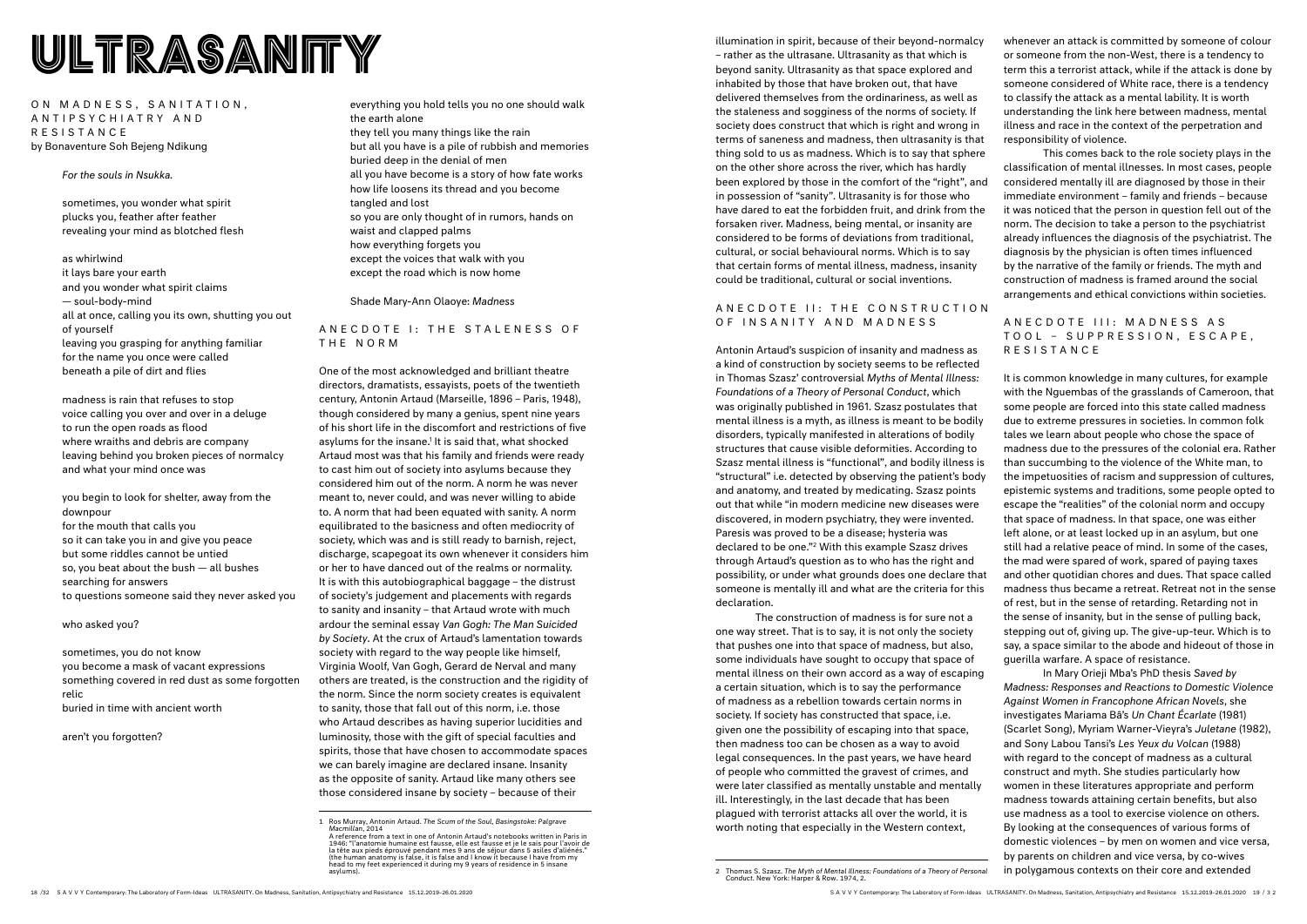classification systems and practices which have to be seen as intrinsic to the operation of colonial power."8 In the colonialists' psychiatric investigations of the "African mind," the colonisers' linguistic, cultural, and cognitive limitations led to the production of multiple epistemic violences, as they couldn't differentiate "alien" habits from "true" insanity, if anything like that exists. A mixture of witchery, violation of laws, the defiance to Western systems, race and more sufficed to declare madness. Keller also points to Jonathan Sadowsky's *Imperial Bedlam: Institutions of Madness in Colonial Southwest Nigeria*, a social history of madness in colonial Nigeria and the political implications of specific manifestations of mental illness in colonized patients. With increased British presence in Nigeria, there was also an increased occurrence or appearance of madness, such that British officials passed a lunacy ordinance in 1906 for the construction of institutions for confining the insane.

### A N E C D O T E V : O N S A N I T Y A N D SANITATION

Thinking of the history of psychiatry and colonialism, Algeria plays a very important role. In 1938, a few years after the French occupation of Algiers in 1830 France passed a law mandating the internment of lunatics at public expense in every French department, as Keller writes. A hundred years later in 1938, the Hôpital Psychiatrique de Blida was inaugurated, and the French established other colonial many other psychiatric institutions in other colonies Tunisia, Morocco, Madagascar, and Indochina. In the early institutions, French colonial psychiatrists coined the notion of the "Muslim mentality." With the institutioning of the Ecole d'Alger directed by the infamous ethnopsychiatrist Antoine Porot at the Faculty of Medicine in Algiers, the construction of madness as a racial concept became fortified. Porot famously devised psychiatric theorems that questioned the mentality of "normal" Algerians, thereby establishing racist and paternalistic conclusions essentially to justify the racism of the French in Algeria on the basis that Algerians were biologically inferior. Based on his observations of Algerian tirailleurs in the French army, Porot noted that the Algerian had no concern for the future and was intellectually childish, but with none of the child's natural curiosity or other good traits. Moreover, the Muslim lunatic showed none of the "mobile and polymorphous, at times rich psychoplasticity of the civilized man and the European."9 In Frantz Fanon's *The Wretched of the Earth* in which he discusses theories and the impact of colonialism on the Algerian society, Fanon denounced the teachings of the Algiers School. Also, Maghrebi psychiatrists like Bachir Ridouh have illustrated the political content of the Ecole d'Alger's "objective" knowledge. This "objective" knowledge produced by Porot and his students included theories and assertions about Algerian mentality like "Algerians were not only ordinarily pathological, but were also born criminals, according to Don Côme Arrii, who

argued that the civilizing mission needed to preserve public order from indigenous criminality. Another Porot student, Jean Sutter, focused on primitivism. Algerians were more evolved than Central Africans, he argued, but primitive tendencies accounted for Muslims' fatalism, inactivity, and ineptitude."10

### A N E C D O T E I V : M A D N E S S, COLONIALISM AND THE COLONIALITY OF INSANITY

The etymological roots of both "sanitary" and "sanity" that respectively reference cleanliness and a correct mind set up lie in the Latin word "sanus," which means "healthy or sane." The treatment of people considered mad as dirt, outcasts, and untouchables is thus not surprising. The location of asylums – be it for the mad or for refugees – outside of the realms of society and the clean, is recurrent since the end of the Middle Ages, when madmen started to be expelled from towns. The madman, who too often speaks the truth, had to be both excluded and enclosed, interned in the Narrenschiff or in the asylum to avoid physical and mental contact with the citizens of the rising municipal society across Europe.

The concept of the cordon sanitaire (sanitary cordon) denotes mostly artificial boundaries set up to prevent the spread of infectious diseases by limiting the movement of people and carriers of diseases within certain geographies. In Belgian colonised Congo, a cordon sanitaire was imposed from 1903 to 1914 in the Uele Province with the aim of controlling the spread of sleeping sickness. This very physical boundary was a corridor that separated the indigenous people, i.e. the "impure" from the "pure" colonisers. This practice was common in many colonised cities, with similar claims of avoiding the spread of illnesses, but essentially stood for the demarcation of sanity. With the aforementioned relations between coloniality and madness, it is not far fetched to equate the "purity" and "impurity" on both shores of the cordon sanitaire with sanity and insanity, respectively.

In Mary Douglas' *Purity and Danger: An Analysis of Concepts of Pollution and Taboo* (1966), the meaning of dirt/filth is illuminated by using anthropological tools in varying geographical, social and religious contexts. In making relations between the sacred, the clean and the unclean, the sane and the insane in different societies and times, Douglas illustrates the death rituals of the Nyakyusa people in Malawi and Tanzania. She points out their association of dirt with madness, as in those who are mad eat filth. In the Nyakyusa cosmogony, there are two kinds of madness, one sent by God and the other comes from neglect of ritual. "Thus they explicitly see ritual as the source of discrimination and of knowledge. Whatever the cause of madness, the symptoms are the same. The madman eats filth and throws off his clothes. Filth is listed as meaning excreta, mud, frogs: 'the eating of filth by madmen is like the filth of death, those faeces

10 Keller, 314.

families and vice versa – in relation to madness, Orieji Mba points out that "some of the victims wait without doing anything; they isolate themselves, go into their shells, lose their minds or buy into the idea that they have lost their minds. They either die of depression, retaliate by attacking others, or kill others or die themselves. In other words, they react or respond through madness."3 Orieji Mba points out the complexity of the concept of madness in the African context, as it relates to, allies with and sometimes against the grain of mythology, witchery, fairy tales and reality. She analyzes madness through the prism of how African societies construct themselves and others, and how the notion and construct of madness of women – especially abused women – is related to mythical beliefs as Mamiwata, sorcery, witchcraft, and lunar cycle lunacy. Crucial in her reading of madness is that instead of condemning these women's madness as negative, deplorable and the worst case scenario for the women, Orieji Mba chose to read their madness as liberating. redeeming, and sometimes, a choice. Short of saying a possibility of resisting.

> At the same time these high-placed personages protect them; in other words the colonized people protect themselves against colonial estrangement by going one better in religious estrangement, with the unique result that finally they add the two estrangements together and each reinforces the other. Thus in certain psychoses the hallucinated person, tired of always being insulted by his demon, one fine day starts hearing the voice of an angel who pays him compliments; but the jeers don't stop for all that; only from then on, they alternate with congratulations. This is a defense, but it is also the end of the story; the self is disassociated, and the patient heads for madness. Let us add, for certain other carefully selected unfortunates, that other witchery of which I have already spoken: western culture.

### Frantz Fanon: *The Wretched of the Earth*

One might be tempted to think of colonialism as madness. But this would be an insult to madness. Despite its obvious imprudence, violence, irrationality, absurdity, ludicrousness and the mayhem and disorder it caused on colonised societies, colonialism is not madness, but rather a generator, facilitator and catalyst of and towards madness. The interconnectedness of power, race, gender and other constructs produced by

3 Mary Orieji Mba. *Saved by Madness: Responses and Reactions to Domestic Violence Against Women in Francophone African Novels*, PhD Thesis, 2013: 3. (https://kuscholarworks.ku.edu/bitstream/handle/1808/22532/Mba\_

ku $0099D$  13432 DATA 1.pdf?sequence=1)

the violence of colonialism manifest themselves in the concept of madness within coloniality.

Richard Keller's *Madness and Colonization: Psychiatry in the British and French Empires, 1800-19624* is an important summary of the history of madness in the colonies, the relationship between knowledge and power in colonial domination, the invention of asylum, hospital and prison as "correctional facilities" within the context of colonialism. That the colonial regimes saw medicine and especially psychiatry at the service of their colonial and racist civilization agendas can be seen in the French conqueror of Morocco Hubert Lyautey's 1933 statement at a psychiatric congress in Rabat that "[t]he physician, if he understands his role, is the primary and the most effective of our agents of penetration and pacification."5 Colonial psychiatry as a weapon of a civilizing mission. According to Keller's reading of Waltraud Ernst's *Mad Tales from the Raj: The European Insane in British India, 1800-1858* the development of psychiatric infrastructure in India paralleled British imperial advancement. Asylums usually began as private businesses – by investors with no medical training but interested solely in profit – and were then slowly taken over by the English state. Asylums in British colonised India were mostly strictly separated on racial lines in different asylum institutions, and in the few cases where British and Indians were confined in the same institution, the coloniser was accorded a residential treatment, while the colonised was subjected to deplorable living and labour conditions. Keller points out that the implemented therapies manifested racism in insidious ways. Class played an important role in the diagnoses of insanity in colonial India, with the end goal of maintaining white privilege and superiority in India. Obviously, gender played a huge role in the history of psychiatry in colonial India, with the etiology of women's madness often related to a failure in fulfilling the social roles of the memsahib, while men were often diagnosed to be mad when "they failed to meet military standards for discipline."6 Keller also looks at British and French colonization of North and sub-Saharan Africa. Unlike in colonial India, "from Algiers to Lagos, from Mombasa to Cape Town, psychiatrists, colonial administrators, and settlers focused their concerns about madness on indigenous rather than European populations. Officials fretted about how to define insanity in an alien culture, and psychiatrists from both British and French schools published widely on 'indigenous psychopathology' and the political and social implications of "the African mind."7 As Megan Vaughan has stated in *Curing Their Ills: Colonial Power and African Illness,* European medicine "played an important part in constructing 'the African' as an object of knowledge, and elaborated

7 Ibid.

<sup>20 /32</sup> S A V V Y Contemporary: The Laboratory of Form-Ideas ULTRASANITY. On Madness, Sanitation, Antipsychiatry and Resistance 15.12.2019–26.01.2020 SAVVY Contemporary: The Laboratory of Form-Ideas ULTRASANITY. On Madness, Sanitation, Antipsychiatry and Resistance 15.12.2019–26.01.2020 21 / 3 2

<sup>8</sup> Megan Vaughan. *Curing Their Ills: Colonial Power and African Illness,* Hoboken:<br>- Wiley, 2013, 8.<br>9 Keller, 313–14.

<sup>4</sup> Richard Keller. *Madness and Colonization: Psychiatry in the British and French Empires, 1800-1962*. Journal of Social History, Volume 35, Issue 2, Winter 2001, 295–326.

<sup>5</sup> Proceedings of the Congrès des Médecins Aliénistes et Neurologistes de France<br>et des Pays de Langue Francaise, XXXVIIe Session, Rabat, Paris, 1933, 73-4.<br>6 Waltraud Ernst. Mad Tales from the Raj: The European Insane in B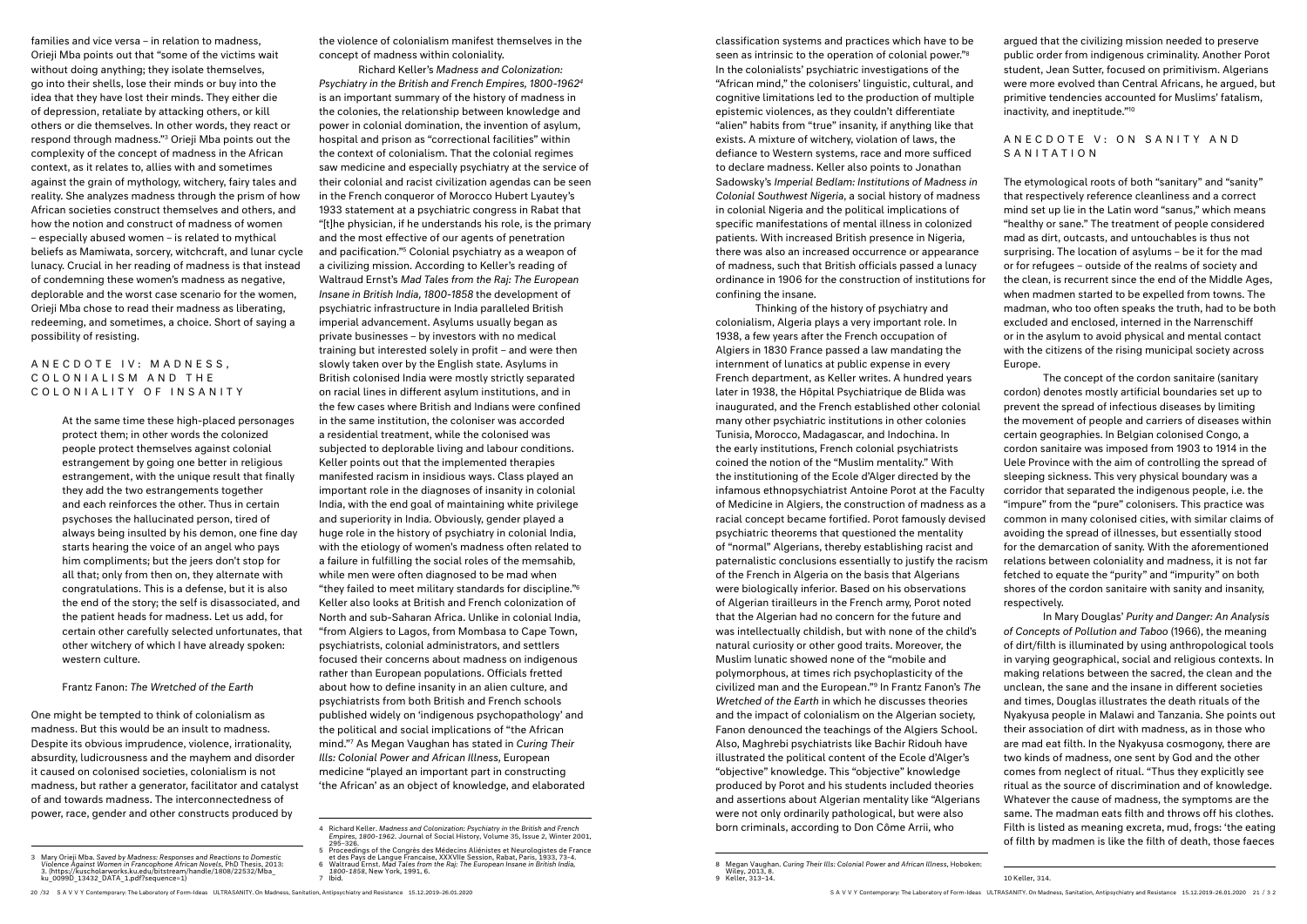### A N E C D O T E VI: L E M O N D E A P P E L L E FOUS CEUX QUI NE SONT PAS FOUS DE LA FOLIE COMMUNE.<sup>12</sup> HEALING THE HEALED

are the corpse' (Wilson, 1957, pp. 53, 80–1). So ritual conserves sanity and life: madness brings filth and is a kind of death. Ritual separates death from life: 'the dead, if not separated from the living bring madness on them.'"11

> Helps to relieve my mind Sexual healing baby, is good for me Sexual healing is something that's good for me Baby, I'm hot just like an oven I need some lovin' And baby, I can't hold it much longer It's getting stronger and stronger Baby, I got sick this mornin' A sea was stormin' inside of me Baby, I think I'm capsizin' The waves are risin' and risin'

#### Marvin Gaye: *Sexual Healing*

It is said that amongst the Nguembas, but also in many other African societies, individuals were never considered mad or mentally ill. Whenever someone danced out of the so-called rhythm of society, it was not the individual that was blamed for this out-ofrhythmness, nor was the individual cast out of society, but society tried to question itself about the imbalance. It was believed that an individual's imbalance was the society's imbalance, therefore instead of directing the individual into an asylum, the society would – through various rituals, work patterns, food, sacrifices, music etc – seek a re-balancing. The so-called mad were integrated in society. And through performative healing sessions, the madness was casted out.

Amongst the Gnawa people, the spiritually weak, possessed and so-called mad are healed through the performance of Gnawa music and ritual practices performed under the guidance of a maalem. Through the performativity of liturgies called lila or derdeba, the Gnawa ceremonies recreate the first sacrifice and the genesis of the universe by the evocation of the seven main manifestations of the divine demiurgic activity. According to Maisie Sum's thesis *Music of the Gnawa of Morocco: Evolving Spaces and Times*, the explicit goals of a lila are accomplished through a threefold progression of successive ritual stages of "pre-liminal, liminal, and post-liminal. For example, in a lila held for the purposes of healing, the sick person traverses the three stages, processed by music and enacted in trance, to arrive at good health. The first phase serves (...) to prepare the ceremonial event through invitation of the unseen and seen, the sacred space by consecrating the

floor, and the adepts with musemes (which are minimal units of musical meaning, analogous to a morpheme in linguistics). In creating a space for the invisible world to enter, the performance can be seen as an act of detachment from the temporal world. In the second ritual stage, spirit possession takes place in the form of abstract and figurative dances. Here, the human and spirit realms interact and merge, and adepts take on the identities of the mluk. (...) This disavowal of one's body is seen as a kind of sacrifice. Participants enter an ambiguous situation and state which Turner designates the liminal phase. Floating between invisible and visible worlds, between spirit and human, adepts enact liminality in their dance, evoked and subdued by the music and musicians and overseen by the moqaddema and her assistants. Finally, in the post-liminal phase that is, the end of the entire ceremony, possession portion or individual dance—participants re-enter a stable, non-ambiguous state endowed with baraka. At the end of the possession portion, entities who guide procreation (the feminine spirits) are invoked."13

#### THE PROJECT

This project is not meant to be a romanticization of madness or mental illness, but an effort to reconsider and challenge the notion of madness and the stigmas labelled on the so-called mad. The aim of the project is to move beyond insanity as the opposite of sanity, and imagine a space beyond what is understood as sane, i.e. Ultrasanity. This research, performance and exhibition project, takes up the challenge of exploring contemporary concepts and forms of cross- and transcultural psychoanalyses and psychiatry beyond a Western rationalization, but situated within the context of the coloniality and colonial subjugation, racialisation, patriarchal oppression and objectification. The project investigates varying tendencies and approaches to understand the normativity of the Mind, Selfhood and Consciousness, and materialises as an interdisciplinary collaboration with the Association of Neuroesthetics – a platform of research between the arts and the cognitive sciences affiliated to Charité Hospital and University of Medicine, and partnering with different scientific institutions among which the Berlin School of Mind and Brain and the Max Planck Institute, with the Gnawa Festival Essaouira – the Gnawa music festival held annually in Essaouira, Morocco, which sees up to 500,000 visitors every year over four days, with Picha Lubumbashi – an arts centre founded by Sammy Baloji in Lubumbashi, Congo, known mainly as the organizer of the Biennale of Lubumbashi since 2009, as well as with ifa Gallery Berlin.

Through the medium of exhibitions, performances, invocations and publications, the project deliberates on the different trajectories through which psycho-pathologies, especially but not limited to the

22 /32 SAVVY Contemporary: The Laboratory of Form-Ideas ULTRASANITY. On Madness, Sanitation, Antipsychiatry and Resistance 15.12.2019-26.01.2020 23 / 32 Contemporary: The Laboratory of Form-Ideas ULTRASANITY. On Madness, S

non-Western, could be understood through the prisms of the aforestated Anecdotes I – VI. In this effort, we will explore the philosophical notions of "bios" and personhood within some non-Western societies, e.g. in Akan or Yoruba philosophy and cogitate on how societies unfold concepts of madness and how the integrate or discharge the mentally stable or unstable within their societies.

One of the most seminal propositions in the field of psychiatry in the last half-century was Arthur Kleinman's *Depression, Somatization and the New Cross*cultural Psychiatry (1977)<sup>14</sup>. Unlike most psychiatric practices at the time, Kleinman made a strong case for the recognition of cultural differences, plurality and a case against the exportation or super-imposition of psychiatric theories onto other cultures – a practice that is daily practised until today and superimposed on people with non-Western cultural backgrounds living in the West and that was very common within the colonial context. Crass examples like the case of the French psychiatrist Antoine Porot, head of the Algiers School of psychiatry and notorious for his racist justification of the French colonial structure and the implementation of these prejudices in psychiatric practice – as discussed and criticized by Frantz Fanon in *The Wretched of the Earth* – could stand as an epitome of such practices at the time. Kleinman's questioning of the universality of psychodynamic models and psychiatric constructs, and the influence of ethnographic and anthropological research on psychiatric epidemiology in his "new cross-cultural psychiatry", together with his models of culture-oriented somatization have become a tool for many practitioners today. The struggle within the field of psychology in the 70s, and still today, to come to terms with the fact that Western epistemological models cannot be translated oneto-one to non-Western contexts, as it was the case with other disciplines like literature and history, is still quite crucial. Other disciplines, especially in medical and natural sciences, biotechnology, bioethics and neuroscientific technologies have been more reluctant to engage in decolonial reflections of their discipline. Essentially, the project demands a reconsideration of the concept of madness as ultrasanity, reflect on the relationship between sanitation and sanity as constructs, the construction of madness as othering process, madness as, on the one hand result of suppressions of all sorts, but on the other hand space of resistance to oppressions. This project will allow us to look at the gendered, classed and racialised motors that produce and frame what is called madness and mental insanity.

<sup>11</sup> Mary Douglas. *Purity and Danger: An Analysis of Concepts of Pollution and Taboo*, Routledge 1966. 12 Manon Philipon, dite Madame Roland.

<sup>13</sup> Maisie Sum. *Music of the Gnawa of Morocco: Evolving Spaces and Times*, PhD Thesis, 2012.

<sup>14</sup> Arthur Kleinman. *Depression, Somatization and the* "*New Cross-Cultural Psychiatry*". Soc Sci Med January 1977.11 (1): 3–10.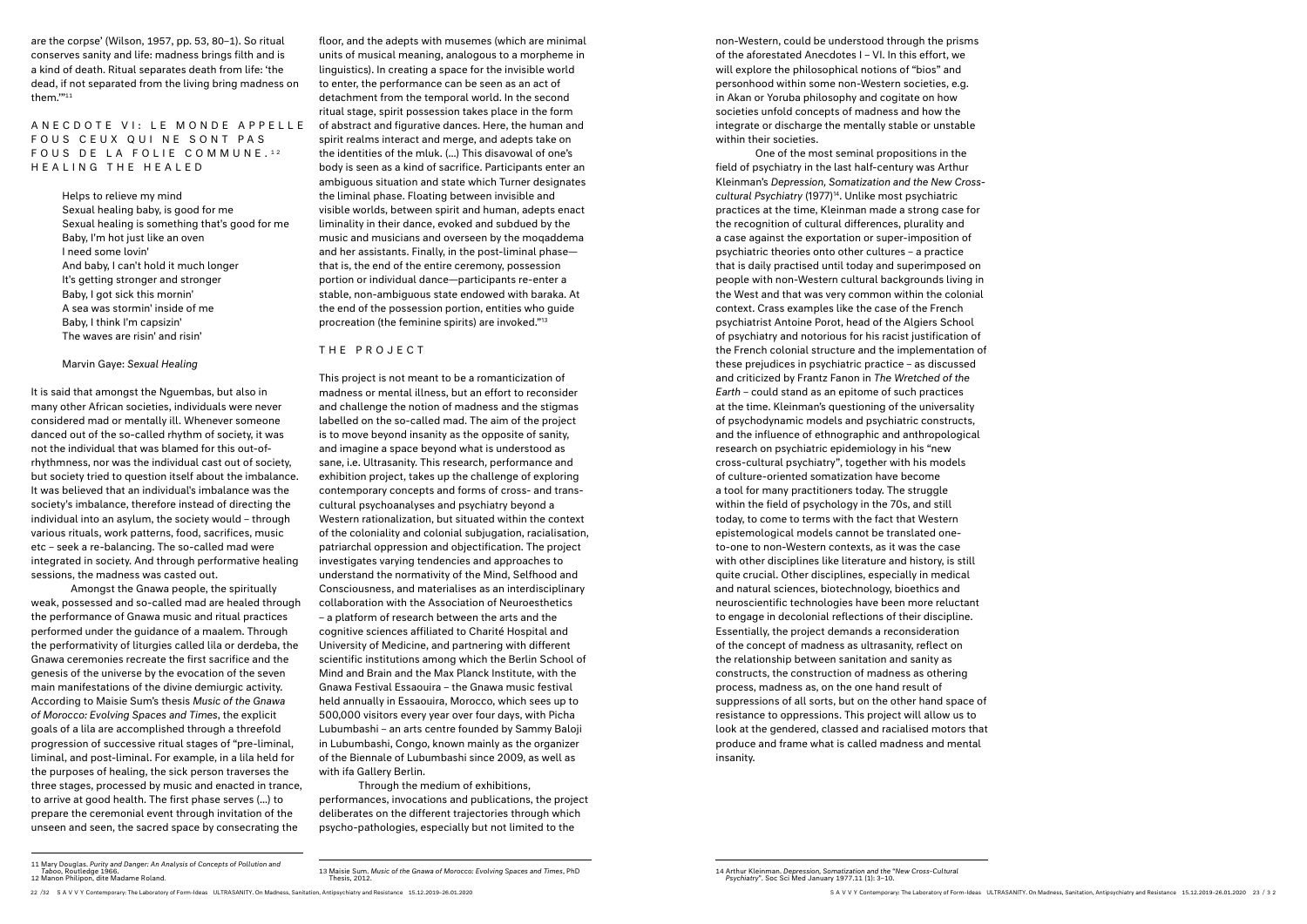# CURATORIAL NOTE **Power of intra-generational histories and community in**<br>Formulating healing strategies.

### TRIALS AND TRIBULATIONS by Elena Agudio

With this curatorial note, I engage with the concept of madness as Ultrasanity, but also with some fundamental threads and preoccupations of my personal curatorial research. Namely, the possibility of challenging the presumed universality of the scientific discourse, of problematising and undoing its racist, patriarchal, Western-centred, and individualistic agenda and infrastructure. Of unravelling disruptive narratives on forms of care and of community engagement. In these days of writing, we find ourselves on the verge of celebrating the ten-year jubilee of SAVVY Contemporary. Ultrasanity, and its focus on community engagement and the collective agency as forms of healing beyond the pharmaceuticalization of care, affords us an opportunity and a lens through which to analyse 10 years of SAVVY Contemporary's activity, both retrospectively and prospectively: Since its inception, SAVVY Contemporary engaged with scientific thought, and with the possibility of challenging its deep vertical and horizontal Western roots. More recently, and profoundly entangled with the rhizome of scientific genealogies, we are tasking ourselves with confronting the ultrasanity of our very own infrastructure, engaging with critical reflections on the infrastructural oddities, and the challenges of a para-institution<sup>1</sup> in constant becoming and generative, albeit often difficult, self-analysis.

If we understand curatorial practice as a form of troubling, a space fostering the insurgency of alternative epistemologies, it is maybe in unstable concepts such as "madness", "darkness", or "witchcraft" – all of which have been central in our unfoldings at SAVVY Contemporary – that one can find some of the most heuristic spaces of disturbance.<sup>2</sup> Troubling, itself, is a practice that I understand positively; madness, oddness, the trouble-some-ness of certain practices is something too often put aside as "other", as negatively disruptive and thus as disjointing of a smooth running and rational order of things. We want to invert this logic and propose a need, a desire, and a request for troublemakers, odd-ones-out, and killjoys. Too much curating, too much institutional functioning, and political thinking background or even neglect the questioning of the logics by which we operate, and instead focus on getting more things done in larger and ever more

### efficient ways.3

Confronting and generating theories that speak against the norm – as evoked by the invitation to a talk I gave at ODD Theory in Bucharest recently (2019) – is working at the interstices of different forms of knowledge that are somehow seen as quaint, strange, unfitting, or not part of the future. To think from these liminal spaces, is a possibility of getting rid of preconceived epistemological parameters within which we are embedded; I see it as a chance to unlearn them, to imagine new possible futures. As ways of interrupting the logics and unpoetics of ever more efficient production.

Madness is not a safe space, not a place to walk in for an elusive diversion. Madness burns. And it doesn't burn, as the Amazon, only because of governments, of corruption, because of our insane societies and the violent actions of men since centuries. It burns also of its own fire, sometimes combusting everything in it and around it, crumbling any possibility of certainty and comprehension. But amidst smoke and flames, fire also produces light; and in darkness it gives us the possibility of seeing through the thickness of the gloom.

As Antonin Artaud wrote in *Van Gogh: The Man Suicided by Society*, "modern life maintains its old atmosphere of debauchery, anarchy, disorder, delirium, derangement, chronic insanity, bourgeois inertia, psychic anomaly (for it is not man but the world which has become abnormal)" on the madness of its infrastructures and the performance of its continuous violent acts. "Thus it is that a tainted society invented psychiatry to defend itself against the investigations of certain superior lucidities whose faculties of divination troubled it."4

The island of San Servolo presented an odd space itself; a former psychiatric clinic and mental asylum in and yet outside the city of Venice; a total institution, an heterotopic place to make the other, the abominable, the anormal and the disobedient unseen, and neutralise the generative potential of diversity.7 A place for the unwanted, the sick, mentally ill and homeless being marginalized and constructed as other. In this meeting, that I curated together with my friend and psychiatrist Ana Gomez-Carillo, we departed from the observation that hegemonic therapeutics is primarily based in a Western ethnocentrism that disregards the healing possibilities of collective, mythic and historical narratives. We endeavoured to engage both discourse and praxis, disputing ideas of normality, expanding nosologies and questioning dimensions of a therapeutics grounded in scientific objectivity and ethics ignoring phenomenological and social dimensions, power agendas and collective meaning. As Sylvia Wynter argues, re-elaborating Fanon's theorization of sociogeny, human being, as experience, is not merely biological, but is grounded in stories and articulated through the symbolic meanings produced within culturally specific contexts.<sup>8</sup>

Madness can be a form of ultrasanity, a space that lies beyond the dualistic categories of sanity and insanity. "That space explored and inhabited by those that have broken out, that have delivered themselves from the ordinariness, as well as the staleness and sogginess of the norms of society", as Bonaventure Ndikung, artistic director of the project, puts it.5 To compose a partitura of statements and a chorus of different voices, SAVVY Contemporary deliberates on different trajectories that criss-cross the boundaries and thresholds of the ultrasane. These include the construction of insanity, and the attempts to normalise those out of the norm; but they extend into questions of sanitation, segregation, and the entanglements between madness, colonialism and coloniality; madness as a tool of resistance, of escape, and refusal; and the

formulating healing strategies.

With a satellite chapter at ifa-Gallery that opens almost at the same time as the show at S A V V Y Contemporary, the exhibition unfolds and culminates the same narratives of subversiveness and resistance to normalisation, beholding microcosms of distress and vulnerability, and investigating the potential of healing strategies inscribed in the labour of relationality, of community and cross-generational collaboration. Addressing the claustrophobic structures of discipline imposed on us by society and in particular by educational systems, the different works installed at SAVVY Contemporary and at ifa-Gallery deal with the possibility of challenging and dismantling contrivances of control and apparatus of confinement through the poiesis of collective engagement. Philosophers and thinkers, activists and practitioners have been writing and pondering the violence of psychiatry, fighting for the dismantling of sites of contention and against the oppressive loops of normalisation and control. With this project, we want to address and challenge the infrastructures that made and continue to maintain this system of violence. Yet, we also want to engage with the generative lucidity of madness, cogitating the value that madness assumes across societies and cultures.

We owe to my colleague Bonaventure the neologism of Ultrasanity. But I owe to my late father, who was a very particular psychiatrist, or, as I affectively came to think of him, cosmonaut of the psyche, the very experience of it. From them both, I learned to understand curatorial practice as a form of troubling, a space fostering the insurgency of alternative epistemologies.

It is maybe in madness that one can find one of the most troubling spaces of disturbance. In September 2018, invited by the Association of Neuroesthetics to engage in a conversation with artist Ulf Aminde on the Socialist Patient Collective's (SPK) statement to "Turn illness into a weapon", sociologist Monica Greco suggested the possibility of thinking through the generative matter of "outrageousness" and "outrageous propositions." Inspired by the work of physician and writer Georg Groddeck, who was constantly distancing himself from the "rigours of pure science", and inviting his patients to regard their illness as a work of art – she embraced our proposal of ultrasanity (and the SPK call) as one of these outrageous "propositions whose lure is to offer a springboard for the imagination of different possible futures. In the possibility of thinking 'against the grain', we might find ourselves in the penumbrae of liminal disciplinary locations, but we also strive to take care of the possible, reaching towards the improbable

and the inconvenient to activate new possibilities."6 It is exactly in this spirit that we engage with the potential and the transformational force of madness, with its disruptive troubling forces.

In the first chapter of our year-long exploration of Ultrasanity, which took place in Venice on the Island of San Servolo during the Biennale di Venezia and was titled *S/he Spoke 'I and I' for We: On the Poiesis of Collective Healing*, we first pondered the problem of the pharmaceuticalization of care.

Clinicians and practitioners – including Jaswant Guzder and Frederick W. Hickling – have engaged and sought alternatives to "the failure of white psychiatrists to 'overstand' the psychotherapeutic dynamics of black people"9, minorities and marginalized groups within Western societies.

These hegemonics have been transported to the non-West without an imagination and reformulation

<sup>1</sup> As Nora Sternfeld has been defining SAVVY Contemporary, in a recent panel she convened for the Symposium *AUTONOMY* at the Kunsthochschule Kassel: Para-Institutions. Beside and Beyond the Museum, the University (see:<br>https://documenta-studien.de/en/para-institutions-pannel-2018-1)<br>2 See for example exhibitions: *The Incantation of The Disquieting Muse* (S A V

Contemporary, 2016); Yet Incomputable. Indetermination in the Age of<br>Hypervisibility and Algorithmic Control (Falckenberg Sammlung, Hamburg,<br>2017); Ivana Franke: Retreat Into Darkness. Towards A Phenomenology Of The<br>Unknow

<sup>3</sup> Hartmut Rosa, in his work Beschleunigung. Die Veränderung der Zeitstrukturen in<br>der Moderne (2005, Frankfurt am Main: Suhrkamp), has already pointed to the<br>ambivalences of modern obsessions with sped-up temporalities and perception of a lack of time, stress, and loss. 4 Antonin Artaud, *Van Gogh: The Man Suicided by Society*

<sup>5</sup> See Bonaventure Ndikung's concept note for *Ultrasanity*, in this same handout.

<sup>6</sup> Monica Greco, Thinking with Outrageous Propositions in: Savransky, M.Wilkie, A and Rosengarten, M. (eds), Speculative Research: The Lure of Possible Futures, 2017, London and New York: Routledge. See also: Monica Greco, medical assumptions derived from scientific materialism. If I repropose them<br>here it is not because I think they should be uncritically endorsed, but again as<br>lures for thought and spurs for discussion."

<sup>7</sup> Away from the main islands, excluded and yet within the surveilling gaze, the<br>mental asylum of San Servolo was a place designed to alienate people from<br>time and from the society, a total institution of othering. San Serv place that carries the history of the horror of segregation, internment and<br>containment. From mid-19th-century the hospital island became the island<br>of the excluded, those ones that society didn't want to see. Among those<br>

Conscious Experience, and What It Is Like to be "Black". in National Identities and<br>Socio-Political Changes in Latin America. Ed. Mercedes F. Durán-Cogan and<br>Antonio Gómez-Moriana. New York: Routledge, 2001.<br>9 Hickling is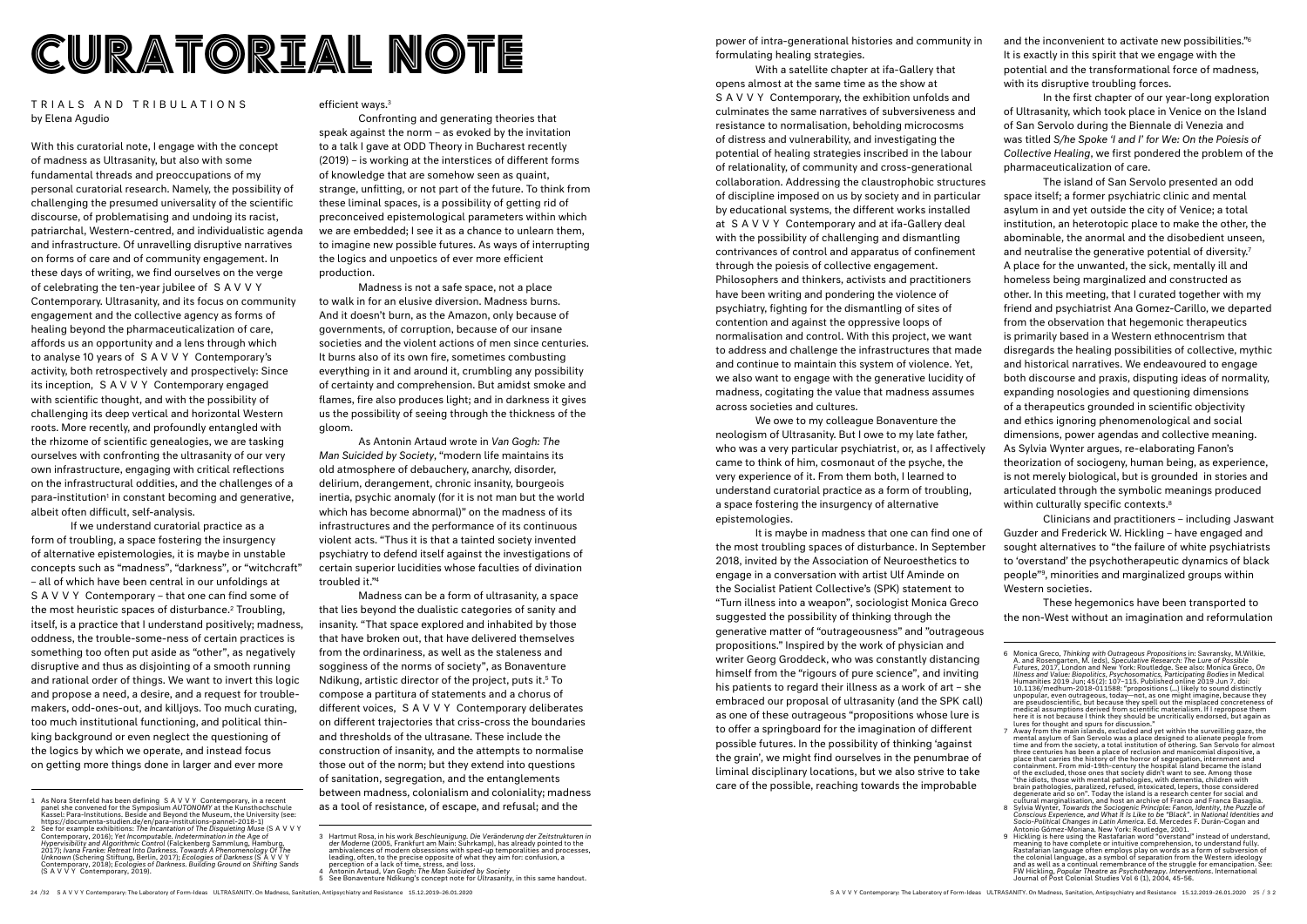methodically photographed, providing the visual proof of hysteria's specific form.16 These images were collected in the renowned album *Iconographie Photographique de la Salpêtrière*, a milestone in the history of psychiatry. During the 20th century, several studies postulated the decline of the myth of the hysterical woman amongst occidental patients, but at the same time interestingly assumed the escalating of this disorder in non-Western countries.

Feminist studies contributed to unveil the patriarchal prejudices inherent to the medicalisation of the hysterics, arguing that hysteria is as a matter of fact caused by women's oppressive social roles rather than by their bodies or psyches, and that this was a mere invention, brainchild of the misogyny of male physicians to persecute deviant women. As we can read in *Hysteria Beyond Freud*: "For some writers, hysteria has been claimed as the first step on the road to feminism, a specifically feminine pathology that speaks to and against patriarchy. For others, the famous women hysterics of the nineteenth century have been taken to epitomize a universal female oppression."17

Providing a non-normative and fascinating reading of the history of hysteria18, in *Please Select Your Gender: From the Invention of Hysteria to the Democratizing of Transgenderism* analyst Patricia Gherovici complicates the binary perspective of this discourse, pondering and revising current notions of human sexuality to argue for a depathologization of transgenderism. In an effort to engage the broader dialogues of gender and sexuality, she draws inspiration from her clinical work with transgender patients in order to challenge "long-standing essentialist notions about sex and gender" and "to advance new ideas for the clinic that can be extrapolated to social and intellectual contexts."19

Tarantella, the sick and possessed are being healed. These rituals of exorcism through dance were common across cultures and times. As philosopher, historian of religions and anthropologist Ernesto De Martino suggests, we could compare the phenomenon to others observed in Africa (the Sudanese bori and the Ethiopian-Egyptian zar), in Haiti (voodoo) and in Sardinia  $(\text{araja})$ .<sup>20</sup>

In our research about healing and the possibilities of ultrasanity, we explored the depth and vastness of the sonic and performative rituals, focusing in particular on the Gnawa ceremonies in North Africa. Evoking ancestral saints capable of driving out evil, cure psychological troubles, or remedy scorpion stings, with these ceremonies (lilas) the Gnawa people heal diseases not only by use of music and dance, but also by employment of colors, perfumes, and dense cultural imagery, often even by elicitation of fright.

One can think of other traditions where physical and mental healing, material and moral reconciliation are reached through the performativity of liturgies and of community practices. One example is Tarantism, the hysteric behaviour popularly associated with the bite of the wolf spider "Lycosa tarantula". In southern Italy, it is believed that through the performance of the folk dance

Historically, De Martino traces Tarantism back to pre-Christian orgiastic cults and Greek "maenadism", which are functioning the same way as a socio-cultural response to maintain order among those affected by psychological crises. Maenads, which in ancient Greek translates as "the raving ones", were the female followers of Dionysus, women who were able to enter a state of ecstatic frenzy through a combination of dancing and intoxication, and who of course were mythologized as the "mad women."

The whole Ultrasanity project unfolded also as a personal path, a way of disorientation and transformation, wherein I found myself confronted with the urgency of traversing thresholds; everything, personal and psychological, crumbling around myself, yet my very investigations becoming more and more fleshed out. Again, I also had to learn the salience of disobedience, the accompanying emotional scars and conflicts, the risk of becoming unhinged by confronting the oppressiveness of structures, measuring their (long and) short-sightedness.

- A video-essay made for Anxious To Secure: Inner Security, a panel discussion at<br>Transmediale, HKW Berlin 2016.<br>11 Stefan Jansen et al., The Treatnent Gap in Global Mental Health Reconsidered:<br>Sociotherapy for Collective Tr
- Psychotraumatology 2015. 12 Frederick W. Hickling, *Community Psychiatry and Deinstitutionalization in Jamaica*, in *Hospital & community psychiatry*, 45(11):1122-6. December 1994

Along the whole route of these experiences and researches, many were the conversations that dispensed inspiration, lit up the way and offered fuel and fire to the investigations: those one with artists, friends, clinicians, and the ones that passed away. In particular, I owe to Pélagie Gbaguidi some of the most vibrant images and intuitions, for her ability to talk to those who were there before, for her highly imaginative force, for her decisiveness to subvert oppressive structures. She accompanied us on the island of San Servolo, her body as a metronome, filtering and refracting, diffracting, messages lingering in that space, a former total institution. She returned, to trace paths and build bridges before us in Lubumbashi, DRC, where this November we went to explore the history of the sanitary corridor and the colonial technologies of sanitation and segregation. Tying further threads that she wove in the time she spent there before us, we travelled to the quarry of Kipushi and Munua, where some women (even pregnant and with their children) break rocks and stones to make a living, working in a toxic and radioactive environment without any protection and safety. There, we met Marie Thérèse Salumu, a comedian who is using all her resources

of cultural embedding. In this symposium in Venice, we questioned the gaps and deletions of mythic and social realms created across cultural realities. Collectively, we endeavoured to challenge the primacy given to the "rigours of pure science" and Western Cartesian thinking, together with the innovations introduced by artists, practitioners and neuroscientists. We focused on scientific (mis-)conceptions of psychopathologies, methods of treatment and modes of public policy management, but also address the complex network of family, medicine, state and economy to explore the potential of healing through collective practices. In neoliberal conditions, the responsibility of individuals to take on the burden of care has been transposed onto themselves. We therefore consider the importance of seeing "psychiatric conditions not as individualised and depoliticised as often represented", and seek to understand "how wider structures of global capitalism, geopolitical narratives and neoliberalisation of the state have impacts on our understandings of self on an everyday basis".10 At the same time "the risk of medicalization of social problems and the limited way in which 'community' has been conceptualized in global mental health discourses" were addressed: "Rather than being used as a method for increasing economic efficiency (i.e., reducing healthcare costs), 'community' should be promoted as a means of harnessing collective strengths and resources to help promote mental well-being. This may be particularly beneficial for contexts (…) where community life has been disrupted by collective violence, and the resulting social isolation constitutes an important determinant of mental distress".11

In particular, the event focused on the healing effort emerging from alternative work of largegroup psycho-therapy processes of "sociodrama" and "psycho-historiography" frameworks used in the deinstitution-alization of Jamaica through theatre and poiesis at Bellevue Mental Hospital in the mid-70s by psychiatrist Frederick W. Hickling, and in more recent child interventions in Jamaican schools. These latter efforts introduced poiesis and performance to address high rates of violence and risks for children in a post-slavery context. These frameworks mobilize the concept of group "reasoning" inspired by the Jamaican Rastafarian methodology of deep discussion through group process, which leads to the possibility of collective "overstanding", a Rastafarian term denoting insight.

Invoking the affective agency of popular culture and theatre, Hickling contends that "central to deinstitutionalisation is the existence of a community capable of tolerating mentally-ill persons and providing a place for them in the society".12

Doing that, we tried to deliberate on different trajectories through which psychopathologies – especially but not limited to the non-Western – could be understood. Beyond a romantisation of madness, with the collaboration and participation of patients, clinicians, artists, cognitive scientists, scholars and practitioners, we raised issues that question several grammars of violence, among them those inscribed in currently practised universal therapeutic models and the primacy of psychopharmacology which often deletes the significance of spiritual, systemic, intragenerational histories and community in formulating healing strategies. In addition, it interrogates and involves recent international experiments addressing relational and psychosocial dimensions, such as community-based collaborative care, and reparation through experiments with arts-based and collective processes of cultural therapy.

Along the same lines, we also addressed the invention of hysteria as a *furor uterinus* in the history of Western medicalisation. For hundreds years in Europe women showing symptoms "including anxiety, shortness of breath, fainting, nervousness, sexual desire, insomnia, fluid retention, heaviness in the abdomen, irritability, loss of appetite for food or sex, (paradoxically) sexually forward behaviour, and a 'tendency to cause trouble for others'"13, were considered and diagnosed as hysterical.14 Nowadays hysteria is seen as a discredited medical diagnosis, recognized as a patriarchal strategy to group, pathologize and control a wide range of women's disruptive behaviors.

As Sabine Arnaud explains in *On Hysteria*, hysteria as a medical category was invented in the eighteenth century and through the nineteenth century a therapeutic practice to treat it was established. Initially catalogued as a predominantly aristocratic malady, hysteria was at the beginning attributed to both men and women, and it was only after the fall of the Ancien Régime that it began to be diagnosed across class boundaries, and to be limited to women.15

In 2003, the art historian Georges Didi-Huberman showed in *The Invention of Hysteria*. *Charcot and the Photographic Iconography of the Salpêtrière* how Jean-Martin Charcot intently codified an iconography of hysteria, cataloguing a series of photographic depictions of the hysteric type: through the instigation of hysterical symptoms in his patients, Didi-Huberman claims, sometimes even inciting rancour and resistance on their part through techniques such as hypnosis, electroshock therapy and genital manipulation, the patients of the Salpêtrière identified as hysterics were

14 Female hysteria was often attributed to sexual frustration, and literally to the inability to reduce stress via vaginal intercourse. This belief led to the<br>hypothesis that physicians were recommending private clitoral stimulation<br>at home, on their own, or offering their patients a genital massage. treat the presumed "disease". 15 Sabine Arnaud. *On Hysteria: The Invention of a Medical Category between 1670* 

ardent reclaiming of hysteria in the name of feminism is a new twist in the<br>history of the disorder." See: Gilman, Sander L., Helen King, Roy Porter, G. S.<br>Rousseau, and Elaine Showalter Hysteria Beyond Freud. Berkeley: California Press, 1993, 286.

<sup>19</sup> see: https://www.patriciagherovici.com/

<sup>16</sup> Georges Didi-Huberman, *Invention of Hysteria: Charcot and the Photographic Iconography of the Salpêtrière*. Trans. Alisa Hartz. Cambridge: The MIT Press, 2003 17 "Hélène Cixous melodramatically inquires, "'What woman is not Dora?' This 18 With a particular focus on Lacan's elaboration of Freud's ideas about hysteria in terms of his model of sexuation and focus on jouissance 20 Ernesto De Martino, *The Land of Remorse: A Study of Southern Italian Tarantism*, translated by Dorothy L. Zinn. London: Free Association Books, 2005. As De Martino noted with the help of an interdisciplinary research team (an ethnomusicologist, a medical doctor, a psychologist, a psychiatrist and a cultural anthropologist), Tarantism should be considered in its historical and<br>religious roots, and not simply reduced to a form of disease. His thesis is that<br>the refusal of magic started in the Counter-Reformation period Neapolitan Enlightenment pulled this phenomenon to be transformed from a "choreutic-musical chromatic exorcism" to a kind of illness, described with typical medical formulations.

<sup>10</sup> Sophie Hoyle. *Inner Security: Anxiety from the Interpersonal to the Geopolitical*,

<sup>13</sup> These lists of symptoms are enumerated in the Wikipedia entry of *Female Hysteria*. See also: Maines, Rachel P. (1999). *The Technology of Orgasm:*  "*Hysteria*"*, the Vibrator, and Women*'*s Sexual Satisfaction*. Baltimore: The Johns Hopkins University Press: 23.

*and 1820*. Chicago: University of Chicago Press, 2015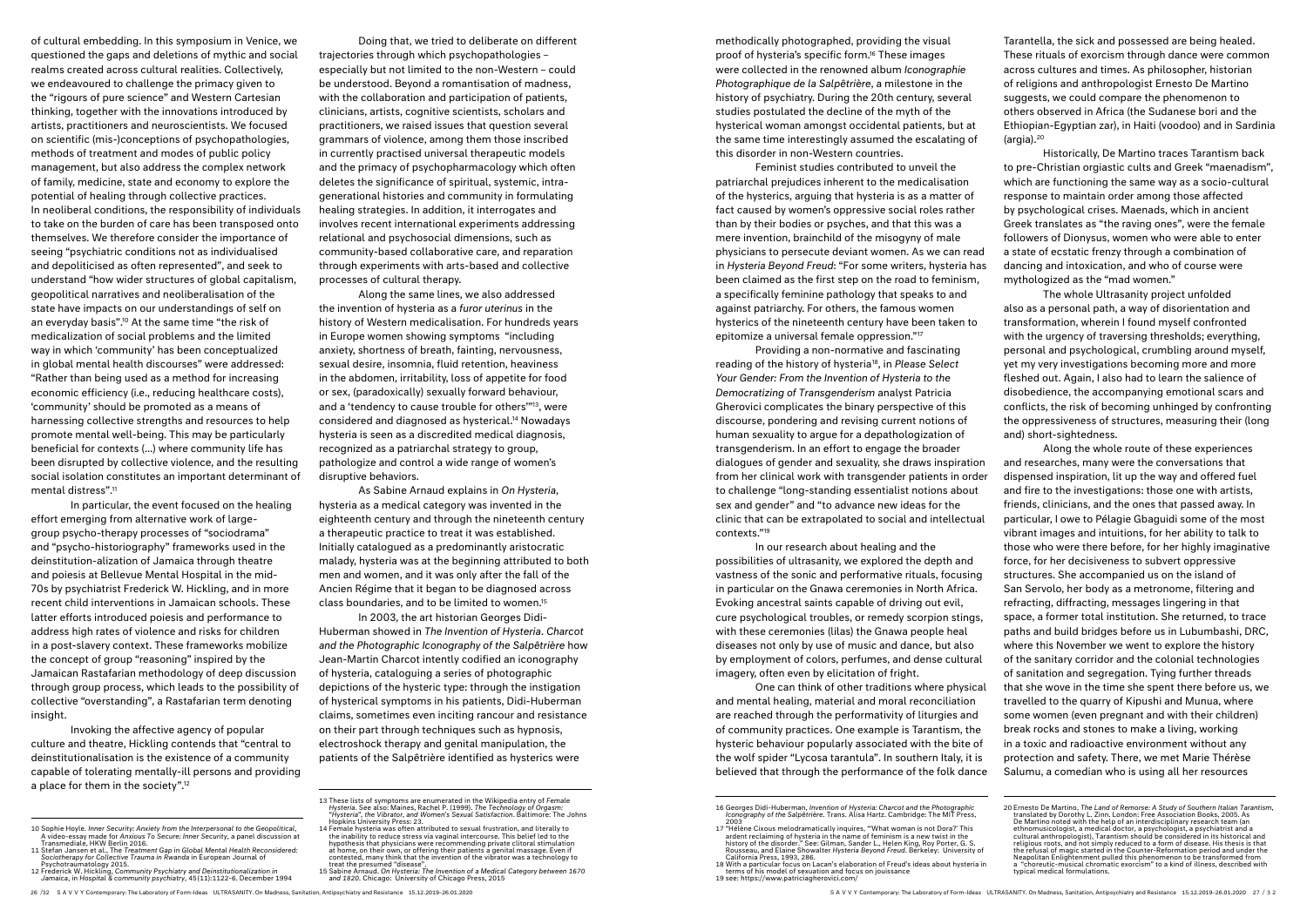and energies to create a possible infrastructure for these women, offering them help to structure their economic autonomy and to provide them with a network of support. Designing masks, objects, antipollution textiles, including glasses, canvases, and embroidery, Pélagie connected and resonated with this sensitive situation and local communities, supporting the possibility of a careful, decolonial ecology. In this context of overwhelming pollution – both environmental and metaphorical –, "where injuries in the body and mobilization of survival strategies are activated,"21 we followed again the echoes of Pélagie and unfolded in an ambivalent whirlwind that became itself ultrasane.

<sup>28 /32</sup> SAV VY Contemporary: The Laboratory of Form-Ideas ULTRASANITY. On Madness, Sanitation, Antipsychiatry and Resistance 15.12.2019-26.01.2020 20 20 20 20 20 20 20 20 20 20 32 SAV VY Contemporary: The Laboratory of Form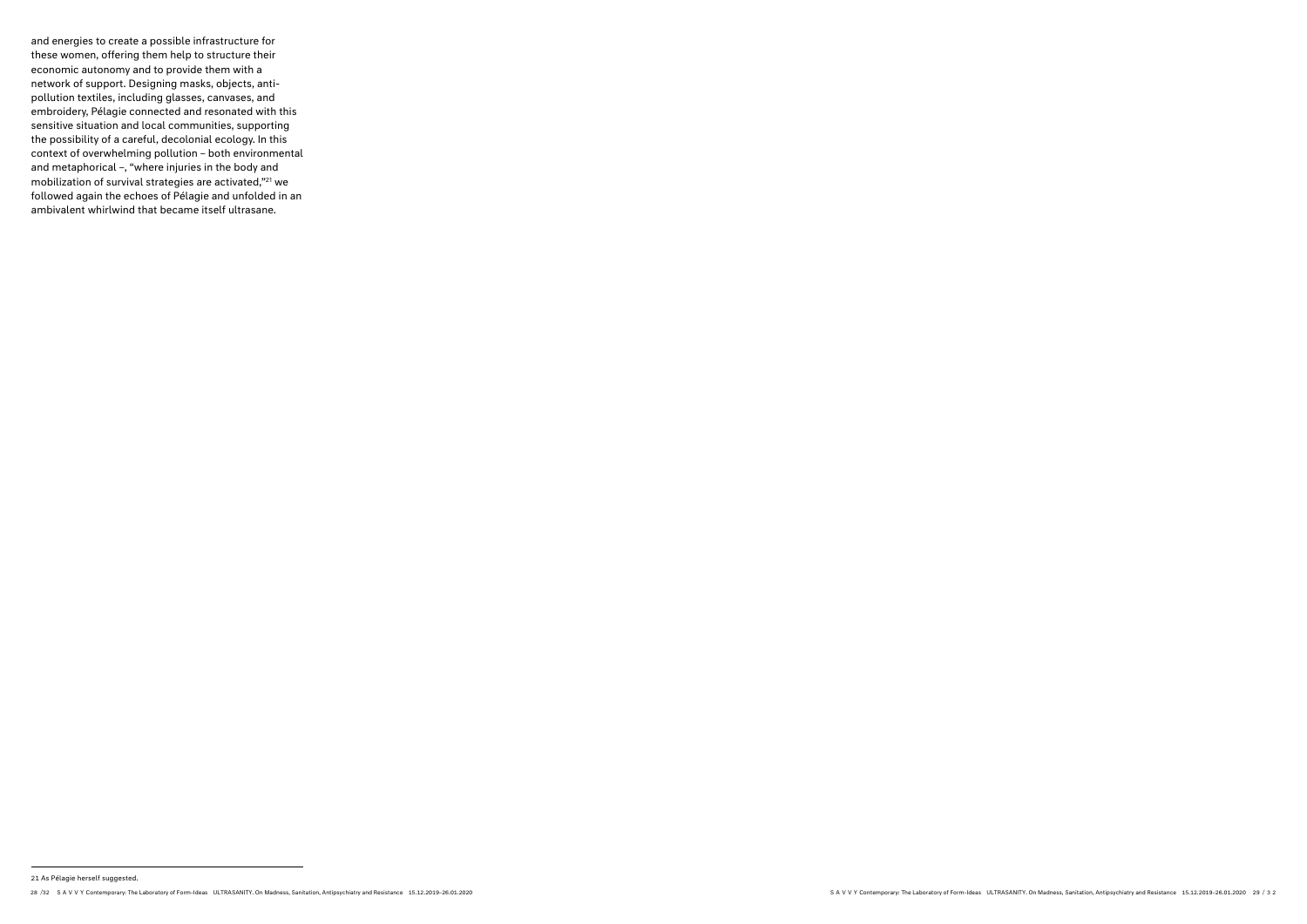# FLOORPLAN AT **IFA GALLERY**

01 *Room for Restoring Empathy* mixed media installation 2019 EVA KOTÁKOVÁ Courtesy Eva Kotáková, Meyer Riegger Berlin/Karlsruhe

02 *Kumira Mutariro (Waiting in Faith)* Silkscreen on cotton paper 2017 VIRGINIA CHIHOTA

*03 Psycho-historiography Series* series of drawings 2005 JASWANT GUZDER

04 *La Nave Madre "Exterminate All the Brutes"* 4-channel colour video projection with sound length ad infinitum 2013–14, 4 TRACEY ROSE Courtesy Museo Reina Sofia and Dan Gunn, London.

05 *Findings Through Principles of Phrenology, Literature, Sound and Advertising* mixed media, sound, porcelain 2019

(*diptych*) archival inkjet print in artist's frames 2019

(*ultrasanity anecdotes sound fractions*) *fifteen* soundtracks, record sleeve and archival inkjet print (line engraving by M. Greuter, c. 1600 "A surgery where all fantasy and follies are purged and good qualities are prescribed") 2019

(*Reaching Out To The Tender Mother*) porcelain 2019

*Primitive Art "Psychoanalysis and Primitive Art"* reading matter 2019 LEO ASEMOTA